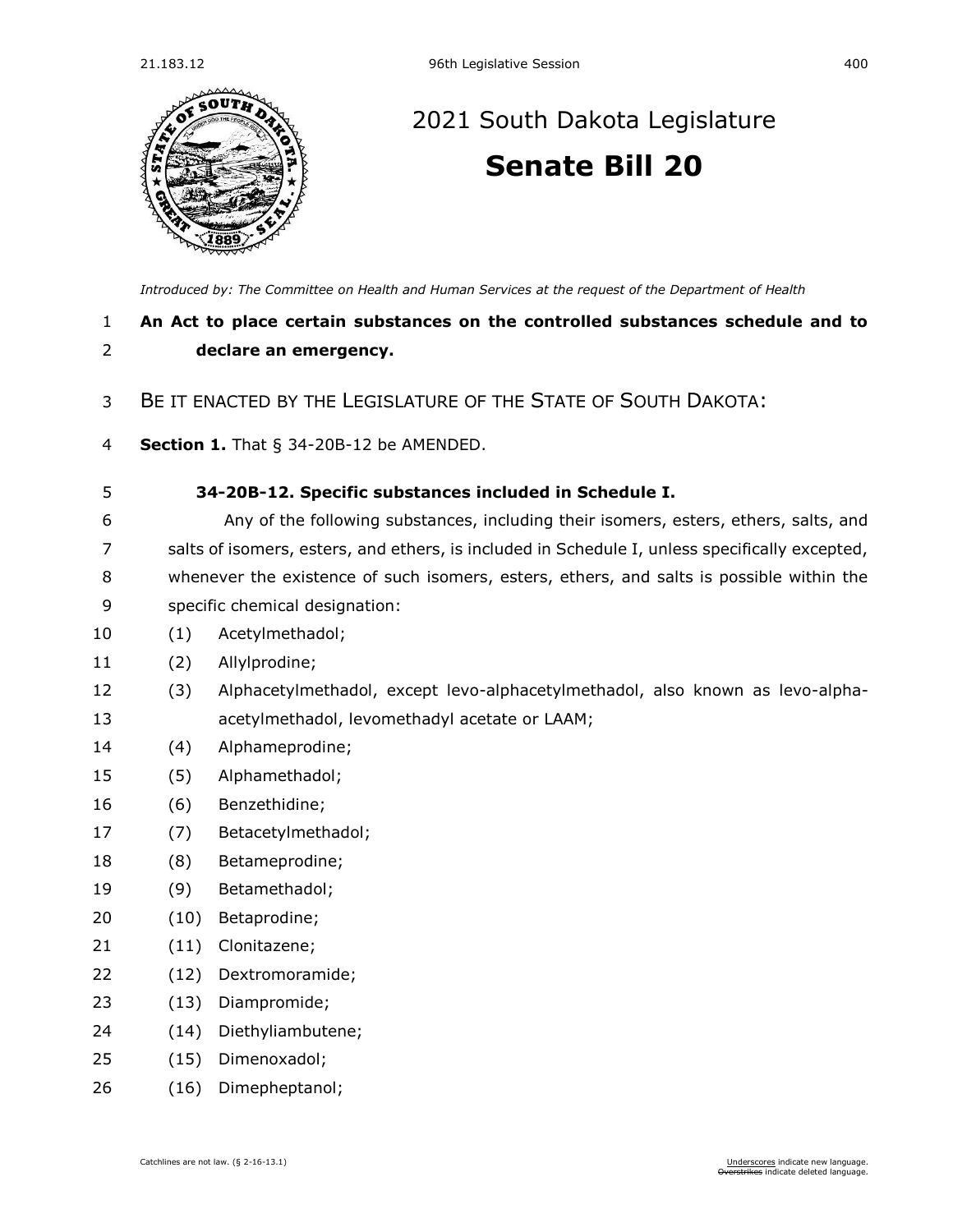| $\mathbf{1}$   | (17) | Dimethyliambutene;                                                                     |
|----------------|------|----------------------------------------------------------------------------------------|
| $\overline{2}$ | (18) | Dioxaphetyl butyrate;                                                                  |
| 3              | (19) | Dipipanone;                                                                            |
| 4              | (20) | Ethylmethylthiambutene;                                                                |
| 5              | (21) | Etonitazene;                                                                           |
| 6              | (22) | Etoxeridine;                                                                           |
| 7              | (23) | Furethidine;                                                                           |
| 8              | (24) | Hydroxypethidine;                                                                      |
| 9              | (25) | Ketobemidone;                                                                          |
| 10             | (26) | Levomoramide;                                                                          |
| 11             | (27) | Levophenacylmorphan;                                                                   |
| 12             | (28) | Mecloqualone;                                                                          |
| 13             | (29) | Morpheridine;                                                                          |
| 14             | (30) | Noracymethadol;                                                                        |
| 15             | (31) | Norlevorphanol;                                                                        |
| 16             | (32) | Normethadone;                                                                          |
| 17             | (33) | Norpipanone;                                                                           |
| 18             | (34) | Phenadoxone;                                                                           |
| 19             | (35) | Phenampromide;                                                                         |
| 20             | (36) | Phenomorphan;                                                                          |
| 21             | (37) | Phenoperidine;                                                                         |
| 22             | (38) | Piritramide;                                                                           |
| 23             | (39) | Proheptazine;                                                                          |
| 24             | (40) | Properidine;                                                                           |
| 25             | (41) | Racemoramide;                                                                          |
| 26             | (42) | Trimeperidine;                                                                         |
| 27             | (43) | Methaqualone;                                                                          |
| 28             | (44) | N-benzylpiperazine; and                                                                |
| 29             | (45) | 4-chloro-N-[1-[2-(4-nitrophenyl)ethyl]-2-piperidinylidene]-benzenesulfonamide,         |
| 30             |      | W-18; and                                                                              |
| 31             | (46) | isopropoxybenzyl)-5-nitro-1H-benzimidazol-1-yl)ethan-1-<br><u>N, N-diethyl-2-(2-(4</u> |
| 32             |      | amine, also known as isotonitazene.                                                    |

**Section 2.** [That § 34-20B-13 be AMENDED.](https://sdlegislature.gov/Statutes/Codified_Laws/DisplayStatute.aspx?Type=Statute&Statute=34-20B-13)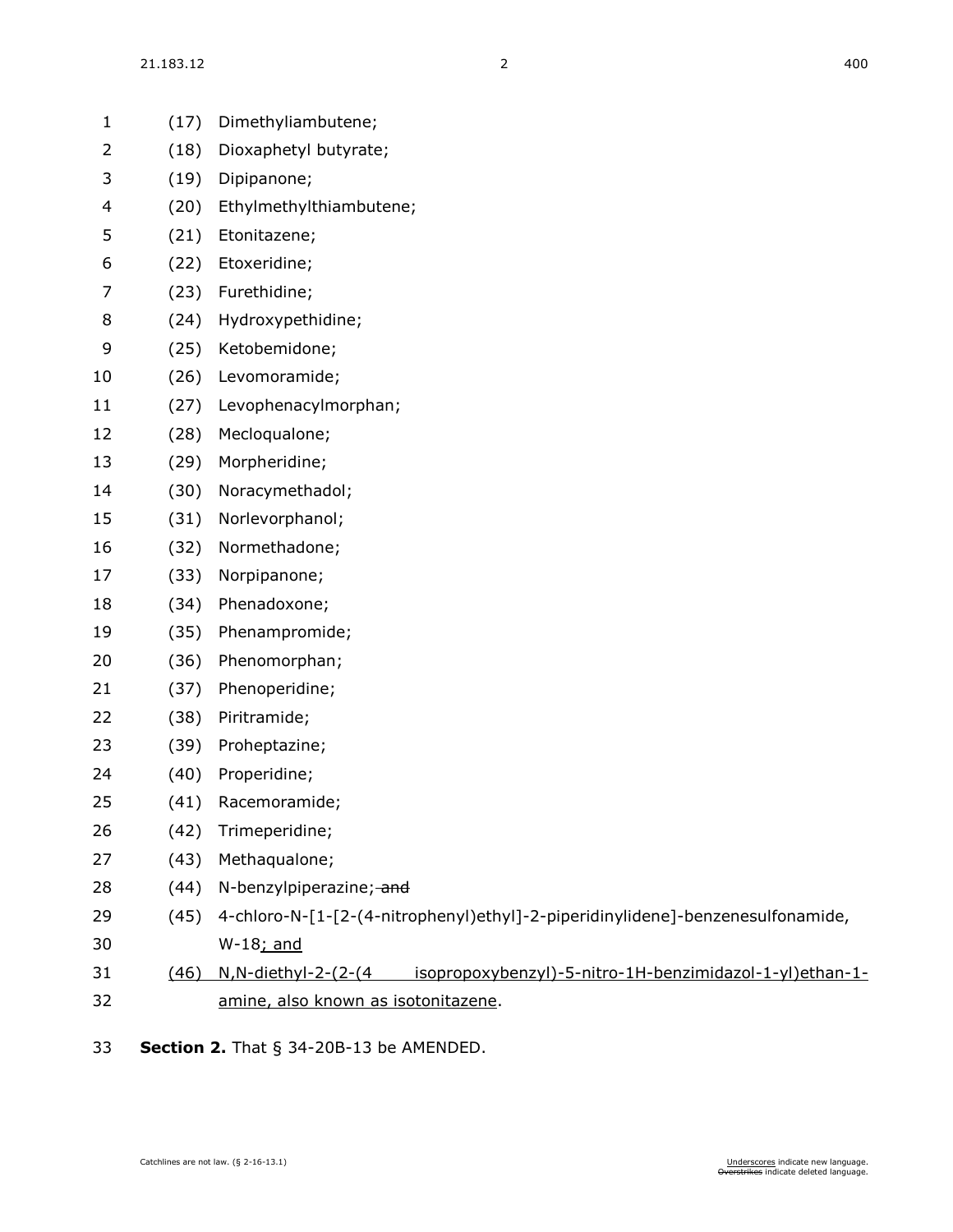| 1  |      | 34-20B-13. Opium derivatives and opiates included in Schedule I.                           |
|----|------|--------------------------------------------------------------------------------------------|
| 2  |      | Any of the following opium derivatives and opiates, their salts, isomers, esters,          |
| 3  |      | ethers, and salts of isomers, esters, and ethers, is included in Schedule I, unless        |
| 4  |      | specifically excepted, whenever the existence of such salts, isomers, esters, ethers, and  |
| 5  |      | salts of isomers, esters, and ethers is possible within the specific chemical designation: |
| 6  | (1)  | Acetylcodone;                                                                              |
| 7  | (2)  | Benzylmorphine;                                                                            |
| 8  | (3)  | Codeine methylbromide;                                                                     |
| 9  | (4)  | Codeine-N-Oxide;                                                                           |
| 10 | (5)  | Desomorphine;                                                                              |
| 11 | (6)  | Drotebanol;                                                                                |
| 12 | (7)  | Heroin;                                                                                    |
| 13 | (8)  | Hydromorphinol;                                                                            |
| 14 | (9)  | Methydesorphine;                                                                           |
| 15 | (10) | Methylhydromorphine;                                                                       |
| 16 | (11) | Morphine methylbromide;                                                                    |
| 17 | (12) | Morphine methylsulfonate;                                                                  |
| 18 | (13) | Morphine-N-Oxide;                                                                          |
| 19 | (14) | Myrophine;                                                                                 |
| 20 | (15) | Nicocodeine;                                                                               |
| 21 | (16) | Nicomorphine;                                                                              |
| 22 | (17) | Normorphine;                                                                               |
| 23 | (18) | Thebacon;                                                                                  |
| 24 | (19) | 3-Methylfentanyl;                                                                          |
| 25 | (20) | Fentanyl analogs. Any substituted derivatives of fentanyl unless specifically              |
| 26 |      | excepted, listed in another schedule, or contained within a pharmaceutical product         |
| 27 |      | approved by the United States Food and Drug Administration, that is structurally           |
| 28 |      | related to fentanyl by modification in any one or more of the following ways:              |
| 29 |      | By replacement of the phenyl portion of the phenethyl group by any<br>(a)                  |
| 30 |      | monocycle whether or not further substituted in or on the monocycle;                       |
| 31 |      | By substitution in or on or replacement of the phenethyl group with alkyl,<br>(b)          |
| 32 |      | alkenyl, alkoxyl, hydroxyl, halo, haloalkyl, amino, or nitro groups;                       |
| 33 |      | By substitution in or on the piperadine ring with alkyl, alkenyl, alkoxyl, ester,<br>(c)   |
|    |      |                                                                                            |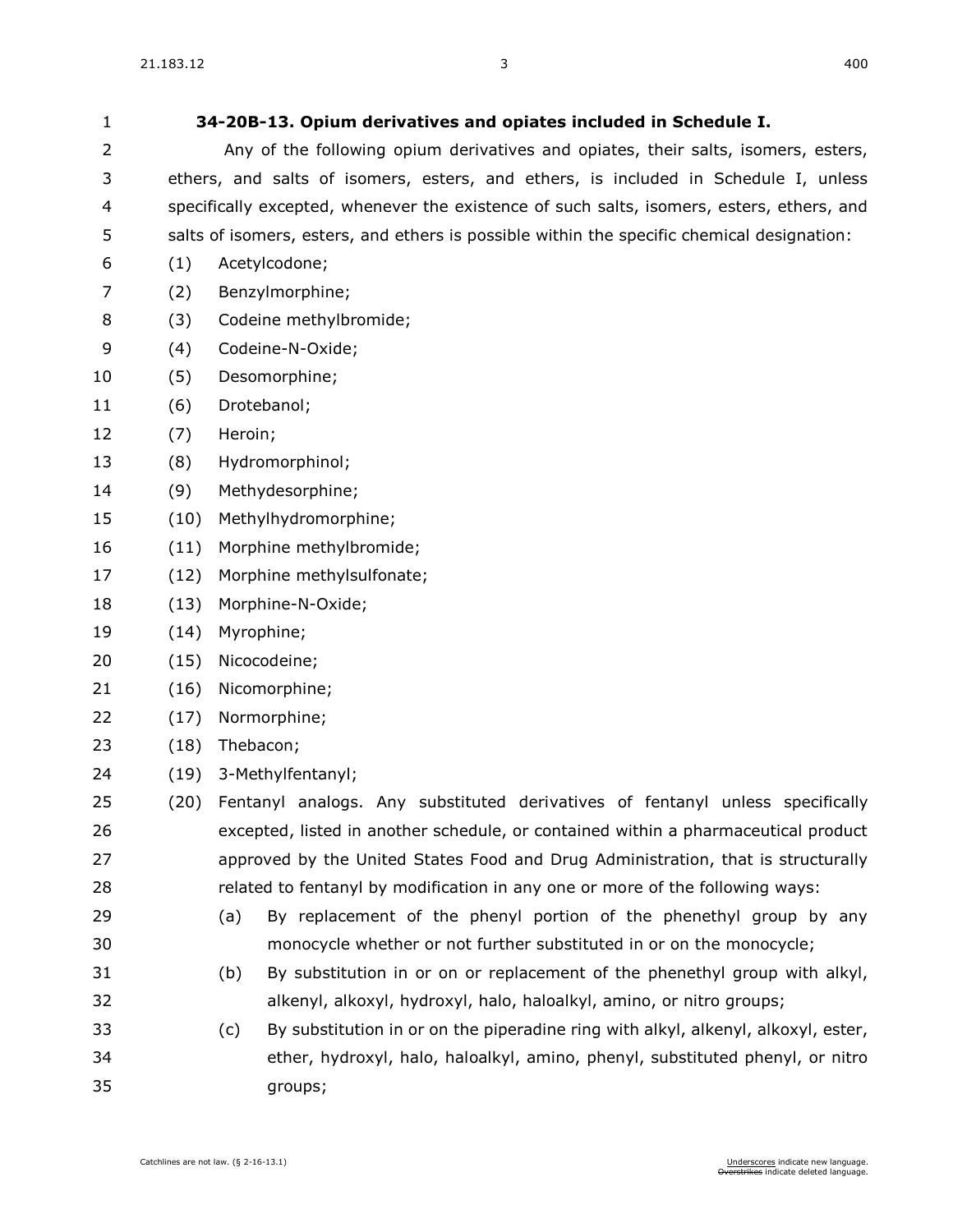$21.183.12$  4 400

(d) By replacement of the aniline ring with any aromatic monocycle whether or

not further substituted in or on the aromatic monocycle; or

| 3              | By the replacement of the N-propionyl group by another acyl group.<br>(e)                |
|----------------|------------------------------------------------------------------------------------------|
| $\overline{4}$ | Some trade and other names: N-(1-phenethylpiperidin-4-yl)-N-phenylacetamide (acetyl      |
| 5              | N-(1-phenethylpiperidin-4-yl)-N-phenylfuran-2-carboxamide<br>fentanyl);<br>(furanyl      |
| 6              | N-(1-phenethylpiperidin-4-yl)-N-phenylacrylamide<br>fentanyl,<br>fentanyl);<br>(acryl    |
| 7              | acryloylfentanyl); N-(2-fluorophenyl)-N-(1-phenethylpiperidin-4-yl)propionamide (ortho-  |
| $\, 8$         | 2-fluorofentanyl);<br>fluorofentanyl<br>N-(1-phenethylpiperidin-4-yl)-N-<br>or           |
| 9              | phenyltetrahydrofuran-2-carboxamide (tetrahydrofuranyl fentanyl); 2-methoxy-N-(1-        |
| 10             | phenethylpiperidin-4-yl)-N-phenylacetamide<br>(methoxyacetyl<br>fentanyl);<br>$N - (1 -$ |
| 11             | phenethylpiperidin-4-yl)-N-phenylcyclopropanecarboxamide (cyclopropyl fentanyl), N-      |
| 12             | phenyl-N-[1-(2-phenylethyl)-4-piperidinyl]-pentanamide (valeryl fentanyl);<br>$N - (1 -$ |
| 13             | phenethylpiperidin-4-yl)-N-phenylbutyramide (butyrl fentanyl); N-[1-(2-hydroxy-2-        |
| 14             | thiophen-2-ylethyl)piperidin-4-yl]-N-phenylpropanamide (Beta-Hydroxythiofentanyl); N-    |
| 15             | (4-fluorophenyl)-N-[1-(2-phenylethyl)piperidin-4-yl]butanamide<br>(para-fluorobutyryl    |
| 16             | fentanyl); N-(4-methoxyphenyl)-N-[1-(2-phenylethyl)piperidin-4-yl]butanamide (para-      |
| 17             | methoxybutyryl<br>fentanyl);<br>N-(4-chlorophenyl)-N-(1-phenethylpiperidin-4-            |
| 18             | yl)isobutyramide (para-chloroisobutyryl fentanyl); N-(1-phenethylpiperidin-4-yl)-N-      |
| 19             | phenylisobutyramide<br>(isobutyryl<br>fentanyl);<br>N-(1-phenethylpiperidin-4-yl)-N-     |
| 20             | phenylcyclopentanecarboxamide (cyclopentyl fentanyl); N-(2-fluorophenyl)-2-methoxy-      |
| 21             | N-(1-phenethylpiperidin-4-yl)acetamide<br>(ocfentanil);<br>$N-(4-fluoropheny) - N-(1-$   |
| 22             | phenethylpiperidin-4-yl)isobutyramide (para-fluoroisobutyryl fentanyl); $(E)-N-(1-$      |
| 23             | phenethylpiperidin-4-yl)-N-phenylbut-2-enamide (Crotonyl fentanyl);                      |
| 24             | 1-Methyl-4-phenyl-4-propionoxypiperidine;<br>(21)                                        |
| 25             | 1-(2-phenethyl)-4-phenyl-4-acetoxypiperidine;<br>(22)                                    |
| 26             | 3,4-dichloro-N[2-(dimethylamino)cyclohexyl]-N-methylbenzamide (U-47700);<br>(23)         |
| 27             | (24) 1-cyclohexyl-4-(1,2-diphenylethyl)piperazine (MT-45);                               |
| 28             | 3,4-dichloro-N-[(1dimethylamino)cyclohexylmethyl]benzamide (AH-7921);<br>(25)            |
| 29             | 2-(2,4-dichlorophenyl)-N-2-(dimethylamino)cyclohexyl)-N-methylacetamide<br>(U-<br>(26)   |
| 30             | 48800);                                                                                  |
| 31             | Trans-3,4-dichloro-N-[2-(diethylamino)cyclohexyl]-N-methyl-benzamide<br>(U-<br>(27)      |
| 32             | 49900);                                                                                  |
| 33             | N-[2-(dimethylamino)cyclohexyl]-N-methyl-1,3-benzodioxole-5-carboxamide<br>(28)          |
| 34             | (Methylenedioxy-U-47700);                                                                |

Catchlines are not law. (§ [2-16-13.1\)](https://sdlegislature.gov/Statutes/Codified_Laws/DisplayStatute.aspx?Type=Statute&Statute=2-16-13.1) Catchlines are not law. (§ 2-16-13.1) Catchlines are not law. (§ 2-16-13.1)<br>Catchlines are not law. (§ 2-16-13.1)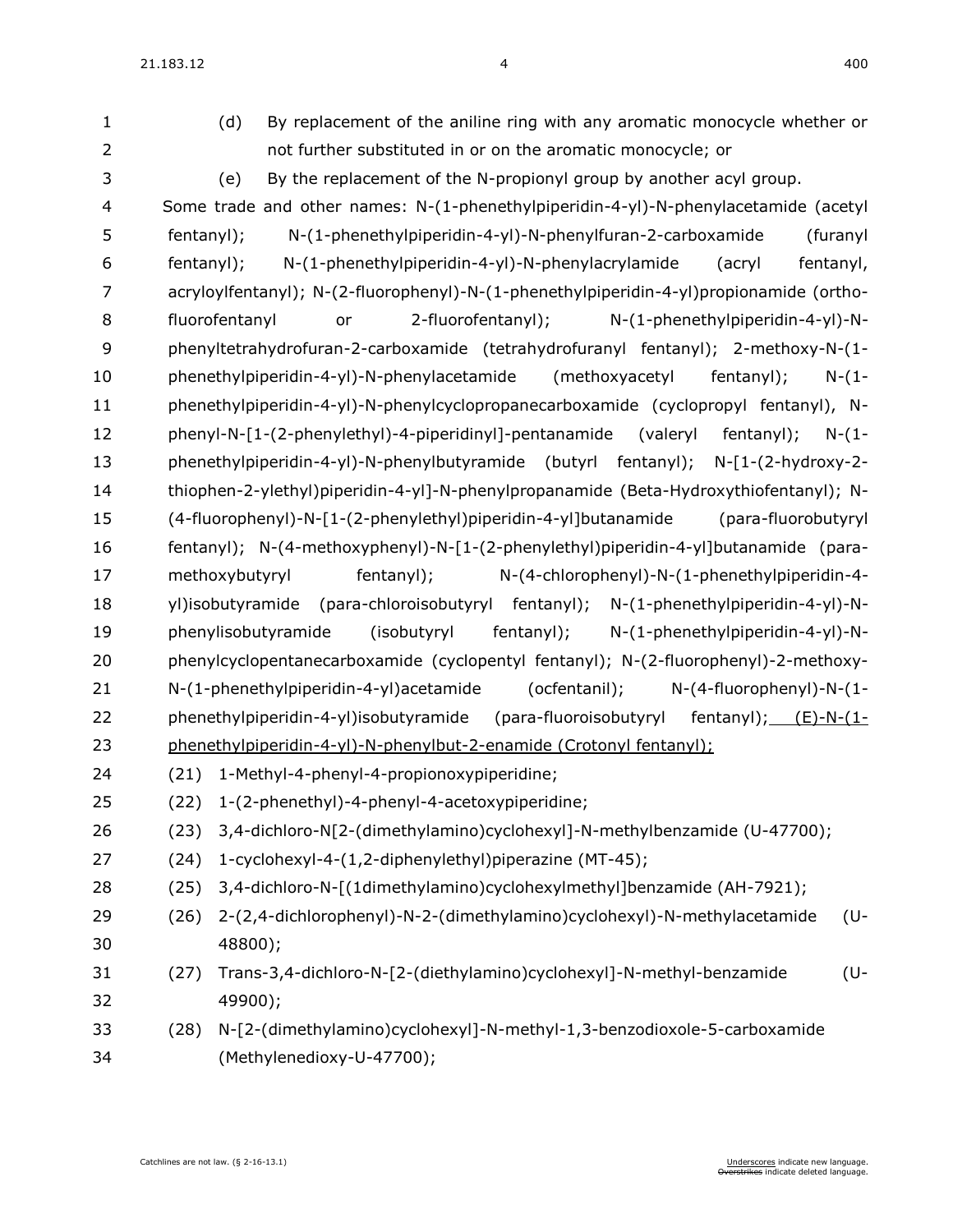$21.183.12$  400

| 1<br>2 | (29) | 3,4-dichloro-N-[2-(dimethylamino)cyclohexyl]-N-isopropylbenzamide (Isopropyl-<br>$U-47700$ ; |
|--------|------|----------------------------------------------------------------------------------------------|
| 3      | (30) | 1-(1,2-Diphenylethyl)piperidine (Diphenidine); and                                           |
| 4      | (31) | N-Ethyl-1,2-diphenylethylamine (Ephenidine); and                                             |
| 5      | (32) | 1-(1-(1-(4-bromophenyl)ethyl)piperidin-4-yl)-1,3-dihydro-2H-benzo[d]imidazol-                |
| 6      |      | 2-one (Brorphine).                                                                           |
|        |      |                                                                                              |
| 7      |      | Section 3. That $\S$ 34-20B-14 be AMENDED.                                                   |
| 8      |      | 34-20B-14. Hallucinogenic substances sincluded in Schedule I.                                |
| 9      |      | Any material, compound, mixture, or preparation which contains any quantity of               |
| 10     |      | the following hallucinogenic substances, their salts, isomers, and salts of isomers, is      |
| 11     |      | included in Schedule I, unless specifically excepted, whenever the existence of such salts,  |
| 12     |      | isomers, and salts of isomers is possible within the specific chemical designation:          |
| 13     | (1)  | Bufotenine;                                                                                  |
| 14     | (2)  | Diethyltryptamine (DET);                                                                     |
| 15     | (3)  | Dimethyltryptamine (DMT);                                                                    |
| 16     | (4)  | 5-methoxy-N, N-Dimethyltryptamine (5-MeO-DMT);                                               |
| 17     | (5)  | 5-methoxy-3, 4-methylenedioxy amphetamine;                                                   |
| 18     | (6)  | 4-bromo-2, 5-dimethoxyamphetamine;                                                           |
| 19     | (7)  | 4-methoxyamphetamine;                                                                        |
| 20     | (8)  | 4-methoxymethamphetamine;                                                                    |
| 21     | (9)  | 4-methyl-2, 5-dimethoxyamphetamine;                                                          |
| 22     | (10) | Hashish and hash oil;                                                                        |
| 23     | (11) | Ibogaine;                                                                                    |
| 24     | (12) | Lysergic acid diethylamide;                                                                  |
| 25     | (13) | Mescaline;                                                                                   |
| 26     | (14) | N-ethyl-3-piperidyl benzilate;                                                               |
| 27     | (15) | N-methyl-3-piperidyl benzilate;                                                              |
| 28     | (16) | 1-(-(2-thienyl)cyclohexyl) piperidine (TCP);                                                 |
| 29     | (17) | Peyote, except that when used as a sacramental in services of the Native American            |
| 30     |      | church in a natural state which is unaltered except for drying or curing and cutting         |
| 31     |      | or slicing, it is hereby excepted;                                                           |
| 32     | (18) | Psilocybin;                                                                                  |
| 33     | (19) | Psilocyn;                                                                                    |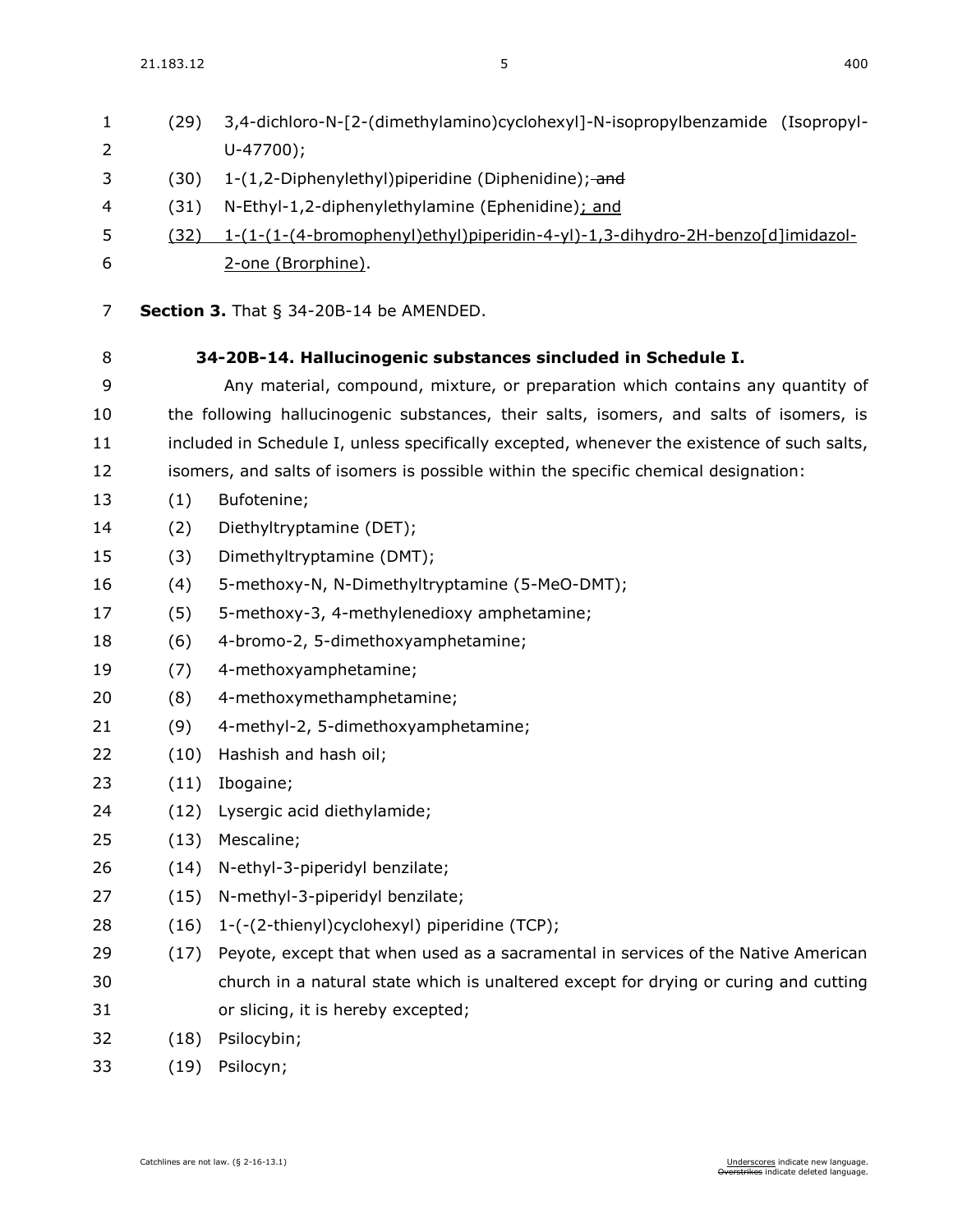| $\mathbf{1}$ | (20) | Tetrahydrocannabinol, other than that which occurs in industrial hemp as defined      |  |
|--------------|------|---------------------------------------------------------------------------------------|--|
| 2            |      | in § 38-35-1 or marijuana in its natural and unaltered state, including any           |  |
| 3            |      | compound, except nabilone or compounds listed under a different schedule,             |  |
| 4            |      | structurally derived from 6,6' dimethyl-benzo[c]chromene by substitution at the 3-    |  |
| 5            |      | position with either alkyl (C3 to C8), methyl cycloalkyl, or adamantyl groups,        |  |
| 6            |      | whether or not the compound is further modified in any of the following ways:         |  |
| 7            |      | By partial to complete saturation of the C-ring; or<br>(a)                            |  |
| 8            |      | By substitution at the 1-position with a hydroxyl or methoxy group; or<br>(b)         |  |
| 9            |      | By substitution at the 9-position with a hydroxyl, methyl, or methylhydoxyl<br>(c)    |  |
| 10           |      | group; or                                                                             |  |
| 11           |      | (d)<br>By modification of the possible 3-alkyl group with a $1,1'$ dimethyl moiety, a |  |
| 12           |      | 1,1' cyclic moiety, an internal methylene group, an internal acetylene group,         |  |
| 13           |      | or a terminal halide, cyano, azido, or dimethylcarboxamido group.                     |  |
| 14           |      | Some trade and other names: JWH-051; JWH-057; JWH-133; JWH-359; HHC; AM-              |  |
| 15           |      | 087; AM-411; AM-855, AM-905; AM-906; AM-2389; HU-210; HU-211; HU-243;                 |  |
| 16           |      | HU-336;                                                                               |  |
| 17           | (21) | 3, 4, 5-trimethoxy amphetamine;                                                       |  |
| 18           | (22) | 3, 4-methylenedioxy amphetamine;                                                      |  |
| 19           | (23) | 3-methoxyamphetamine;                                                                 |  |
| 20           | (24) | 2, 5-dimethoxyamphetamine;                                                            |  |
| 21           | (25) | 2-methoxyamphetamine;                                                                 |  |
| 22           | (26) | 2-methoxymethamphetamine;                                                             |  |
| 23           | (27) | 3-methoxymethamphetamine;                                                             |  |
| 24           | (28) | Phencyclidine;                                                                        |  |
| 25           |      | (29) 3, 4-methylenedioxymethamphetamine (MDMA);                                       |  |
| 26           | (30) | 3, 4-methylenedioxy-N-ethylamphetamine;                                               |  |
| 27           | (31) | N-hydroxy-3, 4-methylenedioxyamphetamine;                                             |  |
| 28           | (32) | 4-methylaminorex (also known as 2-Amino-4-methyl/x-5-phenyl-2-oxazoline);             |  |
| 29           | (33) | 2,5 Dimethoxy-4-ethylamphetamine;                                                     |  |
| 30           | (34) | N, N-Dimethylamphetamine;                                                             |  |
| 31           | (35) | 1-(1-(2-thienyl)cyclohexyl)pyrrolidine;                                               |  |
| 32           | (36) | Aminorex;                                                                             |  |
| 33           | (37) | Cathinone and other variations, defined as any compound, material, mixture,           |  |
| 34           |      | preparation or other product unless listed in another schedule or an approved FDA     |  |
| 35           |      | drug (e.g. buproprion, pyrovalerone), structurally derived from 2-aminopropan-1-      |  |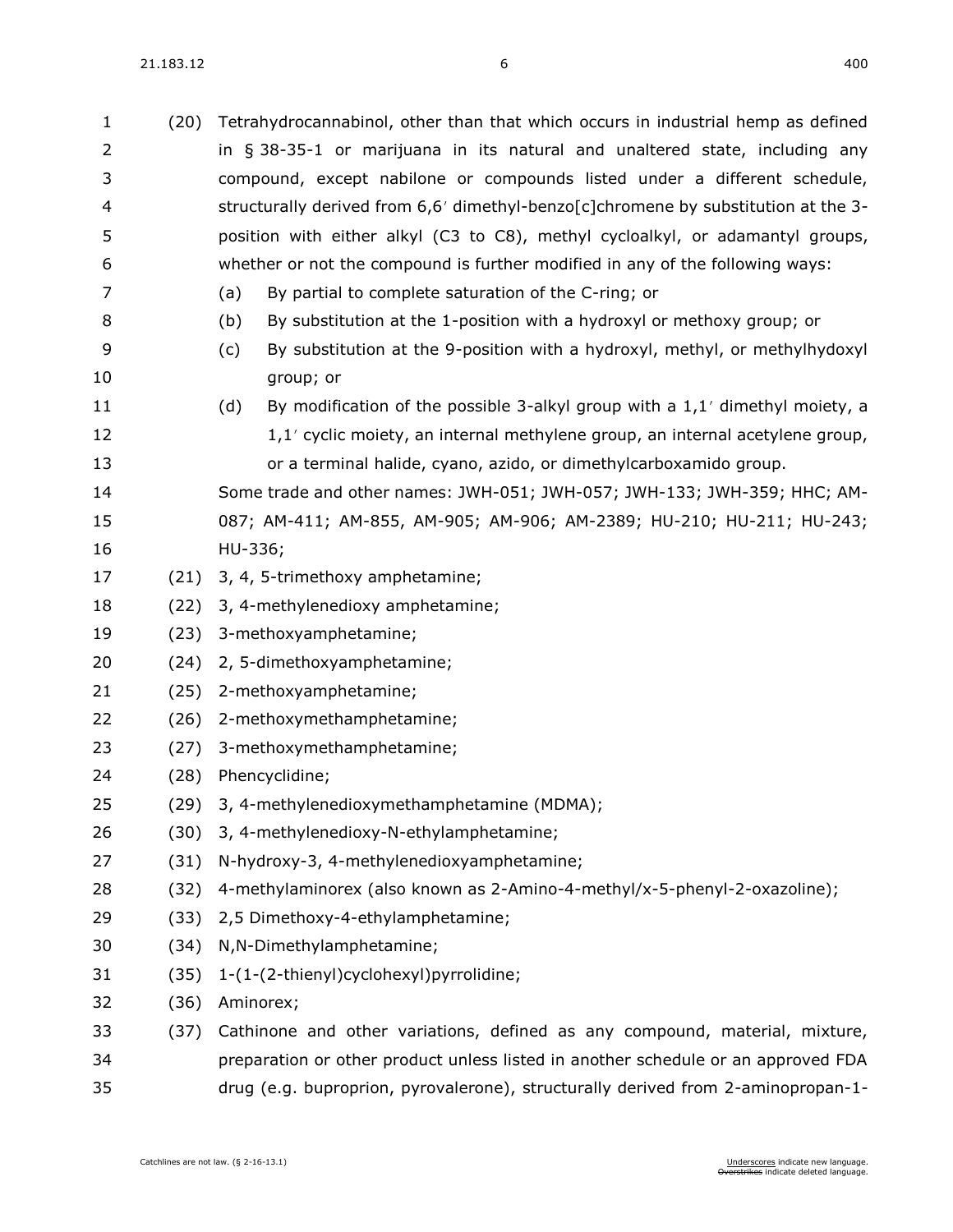one by substitution at the 1-position with either phenyl, naphthyl, or thiophene ring systems, whether or not the compound is further modified in any of the following ways:

- (a) By substitution in the ring system to any extent with alkyl, alkylenedioxy, alkoxy, haloalkyl, hydroxyl, or halide substituents, whether or not further substituted in the ring system by one or more other univalent substitutents;
- (b) By substitution at the 3-position with an acyclic alkyl substituent;
- 
- (c) By substitution at the 2-amino nitrogen atom with alkyl, dialkyl, benzyl, or methoxybenzyl groups or by inclusion of the 2-amino nitrogen atom in a cyclic 10 structure.
- Some trade or other names: methcathinone, 4-methyl-N-methylcathinone (mephedrone); 3,4-methylenedioxy-N-methylcathinone (methylone); 3,4- methylenedioxypyrovalerone (MDPV); Naphthylpyrovalerone (naphyrone); 4- flouromethcathinone (flephedrone); 4-methoxymethcathinone (methedrone; Bk- PMMA); Ethcathinone (N-Ethylcathinone); 3,4-methylenedioxyethcathinone (ethylone); Beta-keto-N-methyl-3,4-benzodioxyolybutanamine (butylone); N,N- dimethylcathinone (metamfepramone); Alpha-pyrrolidinopropiophenone (alpha- PPP); 4-methoxy-alpha-pyrrolidinopropiophenone (MOPPP); 3,4- methylenedioxyalphapyrrolidinopropiophenone (MDPPP); Alpha- pyrrolidinovalerophenone (alpha-PVP); 3-fluoromethcathinone; 4-Methyl-alpha- pyrrolidinobutiophenone (MPBP); Methyl-&agr;;-pyrrolindinopropiophenone (MPPP); Methyl-&agr;;-pyrrolidino-hexanophenone (MPHP); Buphedrone; Methyl- N-ethylcathinone; Pentedrone; Dimethylmethcathinone (DMMC); Dimethylethcathinone (DMEC); Methylenedioxymethcathinone (MDMC); Pentylone; Ethylethcathinone; Ethylmethcathinone; Fluoroethcathinone; methyl-alpha- pyrrolidinobutiophenone (MPBP); Methylecathinone (MEC); Methylenedioxy-alpha- pyrrolidinobutiophenone (MDPBP); Methoxymethcathinone (MOMC); Methylbuphedrone (MBP); Benzedrone (4-MBC); Dibutylone (DMBDB); Dimethylone (MDDMA); Diethylcathinone; Eutylone (EBDB); N-ethyl-N- Methylcathinone; N-ethylbuphedrone, 1-(1,3-benzodioxol-5-yl)2- (ethylamino)pentan-1-one (N-Ethylpentylone); 4'-Methyl-alpha-32 pyrrolidinopropiophenone (4-MEPPP, MPPP or MaPPP); alpha- Pyrrolidinobutiophenone (α;PBP); 1-(1,3-benzodioxol-5-yl)-2-(tert-butylamino)propan-1-one (Tertylone); 1-(1,3-benzodioxol-5-yl)-2-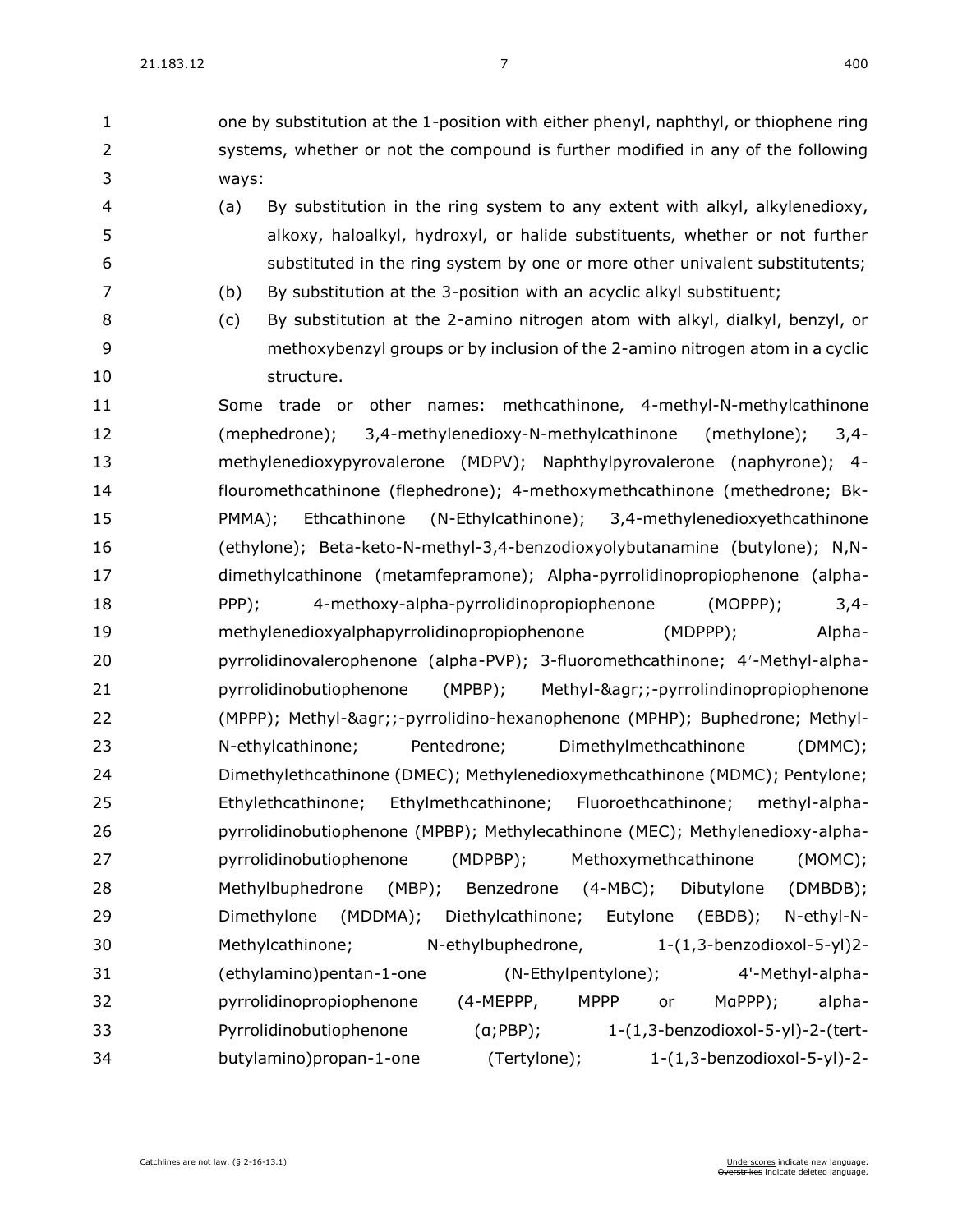| $\mathbf{1}$ |      | Hexylone); $1-(1,3-benzodioxol-5-yl)-2-$<br>(ethylamino)hexan-1-one<br>(N-ethyl        |
|--------------|------|----------------------------------------------------------------------------------------|
| 2            |      | (methylamino)pntan-1-one (Pentylone);                                                  |
| 3            | (38) | 2,5-Dimethoxy-4-ethylamphetamine (DOET);                                               |
| 4            | (39) | Alpha-ethyltryptamine;                                                                 |
| 5            | (40) | 4-Bromo-2,5-dimethoxy phenethylamine;                                                  |
| 6            | (41) | 2,5-dimethoxy-4-(n)-propylthiophenethylamine (2C-T-7);                                 |
| 7            | (42) | 1-(3-trifluoromethylphenyl) piperazine (TFMPP);                                        |
| 8            | (43) | Alpha-methyltryptamine (AMT);                                                          |
| 9            | (44) | 5-methoxy-N, N-diisopropyltryptamine (5-MeO-DIPT);                                     |
| 10           | (45) | 5-methoxy-N, N-dimethyltryptamine (5-MeO-DMT);                                         |
| 11           | (46) | Synthetic cannabinoids. Any material, compound, mixture, or preparation that is        |
| 12           |      | not listed as a controlled substance in another schedule, is not an FDA-approved       |
| 13           |      | drug, and contains any quantity of the following substances, their salts, isomers      |
| 14           |      | (whether optical, positional, or geometric), homologues, modifications of the indole   |
| 15           |      | ring by nitrogen heterocyclic analog substitution or nitrogen heterocyclic analog      |
| 16           |      | substitution of the phenyl, benzyl, naphthyl, adamantly, cyclopropyl, cumyl, or        |
| 17           |      | propionaldehyde structure, and salts of isomers, homologues, and modifications,        |
| 18           |      | unless specifically excepted, whenever the existence of these salts, isomers,          |
| 19           |      | homologues, modifications, and salts of isomers, homologues, and modifications is      |
| 20           |      | possible within the specific chemical designation:                                     |
| 21           |      | Naphthoylindoles. Any compound containing a 2-(1- naphthoyl)indole or 3-<br>(a)        |
| 22           |      | (1-naphthoyl)indole structure with substitution at the nitrogen atom of the            |
| 23           |      | indole ring by an alkyl, haloalkyl, alkenyl, cycloalkylmethyl, cycloalkylethyl,        |
| 24           |      | 1-(N-methyl-2-piperidinhyl)methyl, 2-(4-morpholinyl)ethyl, cyanoalky, 1-               |
| 25           |      | (N-methyl-2-pyrrolidinyl)methyl, 1-(N-methyl-3-morpholinyl)methyl,                     |
| 26           |      | (tetrahydropyran-4-yl)methyl, benzyl, or halobenzyl group, whether or not              |
| 27           |      | further substituted on the indole ring to any extent and whether or not                |
| 28           |      | substituted on the naphthyl ring to any extent.                                        |
| 29           |      | Some trade or other names: JWH-015; 1-pentyl-3-(1-naphthoyl)indole                     |
| 30           |      | 1-hexyl-3-(1-naphthoyl)indole $(JWH-019)$ ; 1-butyl-3-(1-<br>$(JWH-018);$              |
| 31           |      | naphthoyl)indole (JWH-073); 1-pentyl-3-[1-(4-methoxynaphthoyl)]indole                  |
| 32           |      | $(JWH-081); 1-pentyl-3-(4-methyl-1-naphthoyl)indole (JWH-122); 1-[2-(4-1)min(1-pq-1)]$ |
| 33           |      | morpholinyl)ethyl]-3-(1-naphthoyl)indole (JWH-200); JWH-210; JWH-398;                  |
| 34           |      | 1-pentyl-3-(1-naphthoyl)indole (AM-678); 1-(5-fluoropentyl)-3-(1-                      |
| 35           |      | naphthoyl)indole (AM-2201); WIN 55-212; JWH-004; JWH-007; JWH-009;                     |
|              |      |                                                                                        |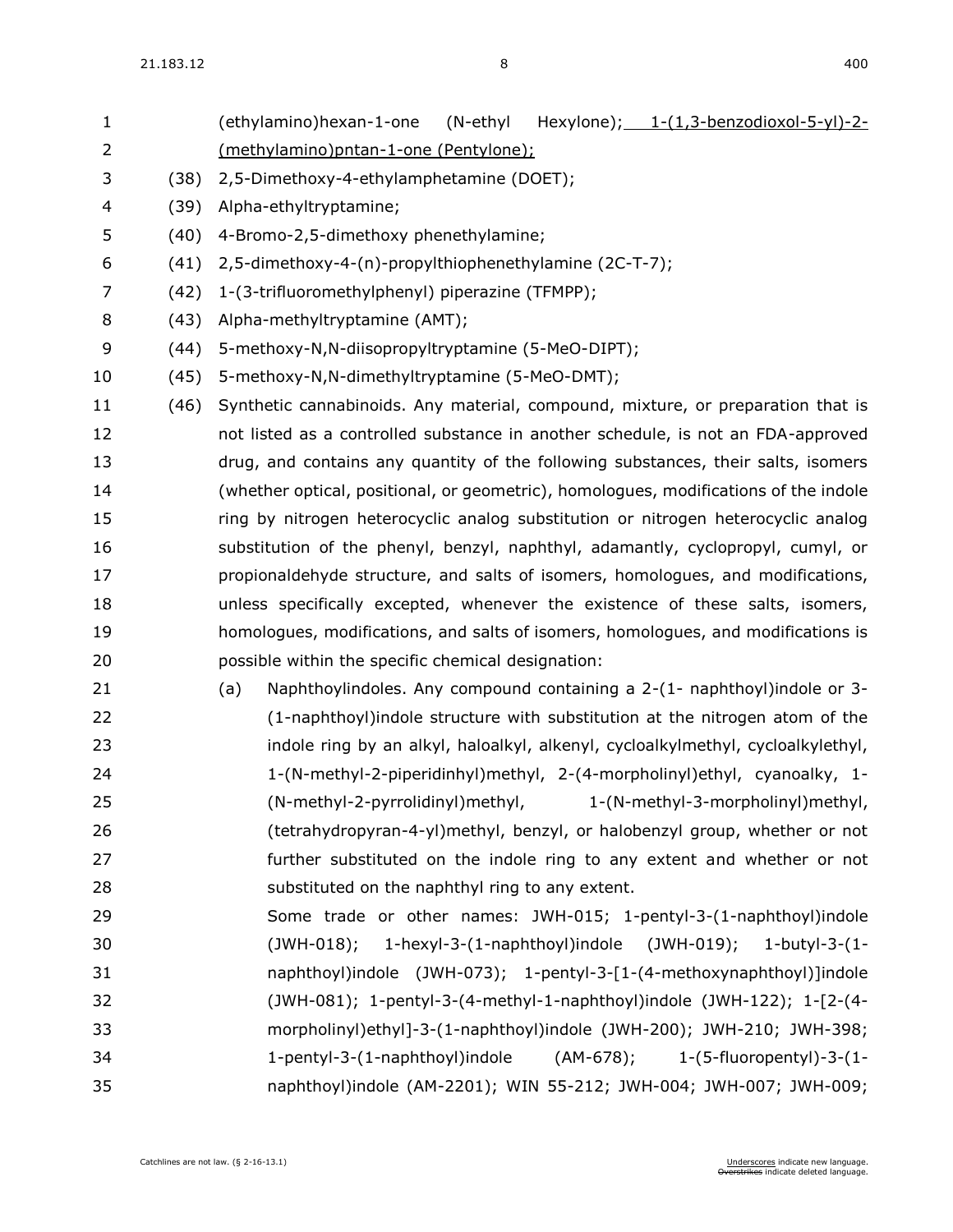|    |     | JWH-011; JWH-016; JWH-020; JWH-022; JWH-046; JWH-047; JWH-048;               |
|----|-----|------------------------------------------------------------------------------|
| 2  |     | JWH-049; JWH-050; JWH-070; JWH-071; JWH-072; JWH-076; JWH-079;               |
| 3  |     | JWH-080; JWH-082; JWH-094; JWH-096; JWH-098; JWH-116; JWH-120;               |
| 4  |     | JWH-148; JWH-149; JWH-164; JWH-166; JWH-180; JWH-181; JWH-182;               |
| 5  |     | JWH-189; JWH-193; JWH-198; JWH-211; JWH-212; JWH-213; JWH-234;               |
| 6  |     | JWH-235; JWH-236; JWH-239; JWH-240; JWH-241; JWH-258; JWH-262;               |
|    |     | JWH-386; JWH-387; JWH-394; JWH-395; JWH-397; JWH-399; JWH-400;               |
| 8  |     | JWH-412; JWH-413; JWH-414; JWH-415; JWH-424; AM-678; AM-1220; AM-            |
| q  |     | 1221; AM-1235; AM-2232, THJ-2201;                                            |
| 10 | (b) | Naphthylmethylindoles. Any compound containing a 1H-indol-2-yl-(1-           |
| 11 |     | naphthyl)methane or 1H-indol-3-yl-(1-naphthyl)methane structure with         |
| 12 |     | substitution at the nitrogen atom of the indole ring by an alkyl, haloalkyl, |
|    |     |                                                                              |

- alkenyl, cycloalkylmethyl, cycloalkylethyl, 1-(N-methyl-2-piperidinyl)methyl, 2-(4-morpholinyl)ethyl, cyanoalky, 1-(N-methyl-2-pyrrolidinyl)methyl, 1-(N- methyl-3-morpholinyl)methyl, (tetrahydropyran-4-yl)methyl, benzyl, or halobenzyl group, whether or not further substituted on the indole ring to any extent and whether or not substituted on the naphthyl ring to any extent. Some trade or other names: JWH-175; JWH-184; JWH-185; JWH-192; JWH-194; JWH-195; JWH-196; JWH-197; JWH-199;
- (c) Phenylacetylindoles. Any compound containing a 2-phenylacetylindole or 3- phenylacetylindole structure with substitution at the nitrogen atom of the 22 indole ring by an alkyl, haloalkyl, alkenyl, cycloalkylmethyl, cycloalkylethyl, 1-(N-methyl-2-piperidinyl)methyl, or 2-(4-morpholinyl)ethyl, cyanoalky, 1- (N-methyl-2-pyrrolidinyl)methyl, 1-(N-methyl-3-morpholinyl)methyl, (tetrahydropyran-4-yl)methyl, benzyl, or halobenzyl group, whether or not further substituted on the indole ring to any extent and whether or not 27 substituted on the phenyl ring to any extent.
- Some trade or other names: 1-cyc lohexylethyl-3-(2- methoxyphenylacetyl)indole (SR-18); 1-cyclohexylethyl-3-(2- methoxyphenylacetyl)indole (RCS-8); 1-pentyl-3-(2- methoxyphenylacetyl)indole (JWH-250); 1-pentyl-3-(2- chlorophenylacetyl)indole (JWH-203); JWH-167; JWH-201; JWH-202; JWH- 204; JWH-205; JWH-206; JWH-207; JWH-208; JWH-209; JWH-237; JWH-248; JWH-249; JWH-251; JWH-253; JWH-302; JWH-303; JWH-304; JWH-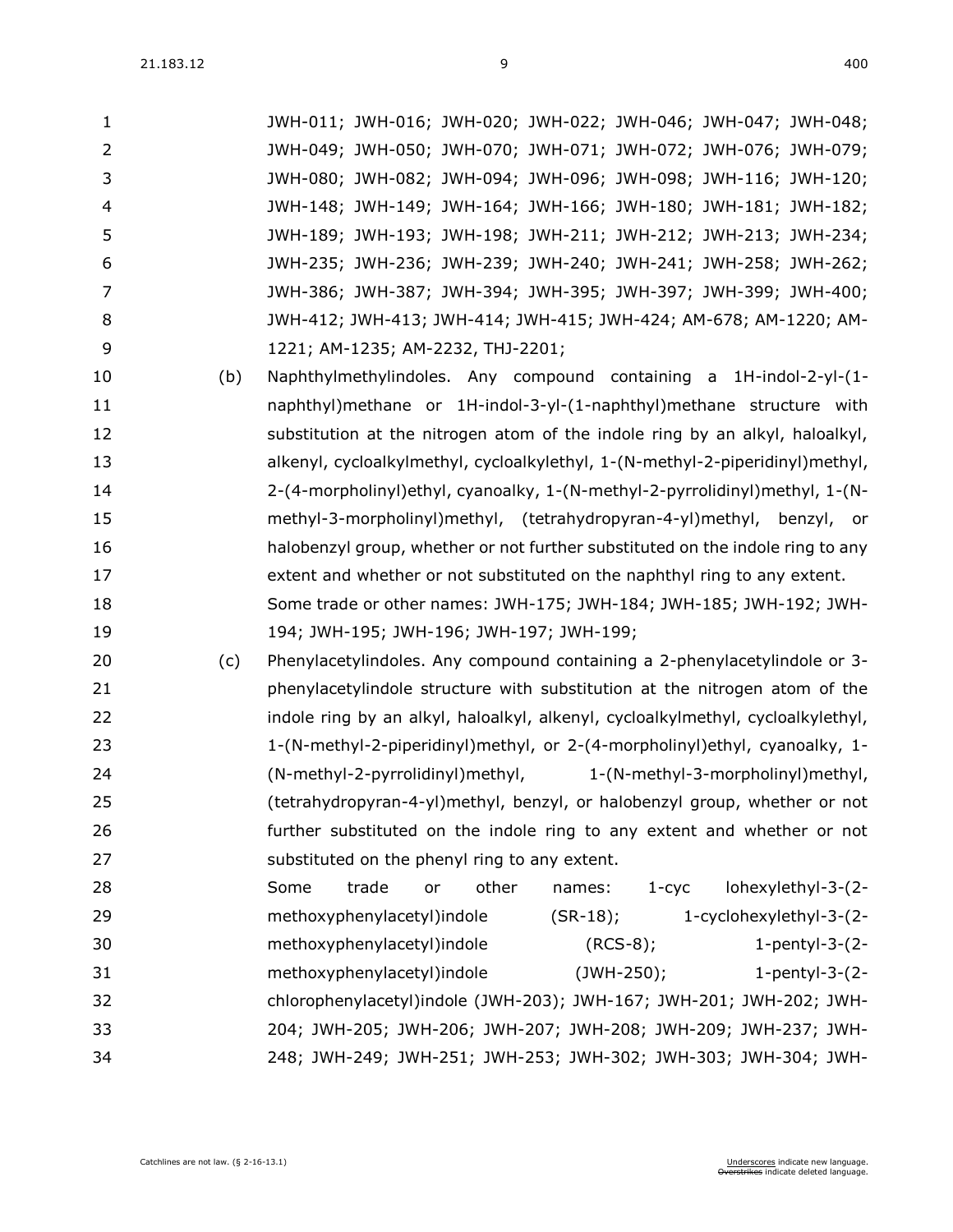| 1  |     | 305; JWH-306; JWH-311; JWH-312; JWH-313; JWH-314; JWH-315; JWH-                  |
|----|-----|----------------------------------------------------------------------------------|
| 2  |     | 316; Cannabipiperidiethanone;                                                    |
| 3  | (d) | Benzoylindoles. Any compound containing a 2-(benzoyl)indole or 3-                |
| 4  |     | (benzoyl)indole structure with substitution at the nitrogen atom of the indole   |
| 5  |     | ring by an alkyl, haloalkyl, alkenyl, cycloalkylmethyl, cycloalkylethyl, 1-(N-   |
| 6  |     | methyl-2-piperidinyl)methyl, 2-(4-morpholinyl)ethyl, cyanoalky, 1-(N-            |
| 7  |     | methyl-2-pyrrolidinyl)methyl,<br>1-(N-methyl-3-morpholinyl)methyl,               |
| 8  |     | (tetrahydropyran-4-yl)methyl, benzyl, or halobenzyl group, whether or not        |
| 9  |     | further substituted on the indole ring to any extent and whether or not          |
| 10 |     | substituted on the phenyl ring to any extent.                                    |
| 11 |     | Some trade or other names: 1-(5-fluoropentyl)-3-(2-iodobenzoyl)indole (AM-       |
| 12 |     | 694); 1-pentyl-3-[(4-methoxy)-benzoyl]indole (SR-19); Pravadoline (WIN           |
| 13 |     | 48,098); 1-pentyl-3-[(4-methoxy)-benzoyl]indole (RCS-4); AM-630; AM-             |
| 14 |     | 661; AM-2233; AM-1241;                                                           |
| 15 | (e) | Naphthoylpyrroles. Any compound containing a 2-(1-naphthoyl)pyrrole or 3-        |
| 16 |     | (1-naphthoyl) pyrrole structure with substitution at the nitrogen atom of the    |
| 17 |     | pyrrole ring by an alkyl, haloalkyl, alkenyl, cycloalkylmethyl, cycloalkylethyl, |
| 18 |     | 1-(N-methyl-2-piperidinyl)methyl, 2-(4-morpholinyl)ethyl, cyanoalky, 1-(N-       |
| 19 |     | methyl-2-pyrrolidinyl) methyl,<br>1-(N-methyl-3-morpholinyl)methyl,              |
| 20 |     | (tetrahydropyran-4-yl)methyl, benzyl, or halobenzyl group, whether or not        |
| 21 |     | further substituted on the pyrrole ring to any extent and whether or not         |
| 22 |     | substituted on the naphthyl ring to any extent.                                  |
| 23 |     | Some trade or other names: JWH-307; JWH-030; JWH-031; JWH-145; JWH-              |
| 24 |     | 146; JWH-147; JWH-150; JWH-156; JWH-242; JWH-243; JWH-244; JWH-                  |
| 25 |     | 245; JWH-246; JWH-292; JWH-293; JWH-308; JWH-309; JWH-346; JWH-                  |
| 26 |     | 348; JWH-363; JWH-364; JWH-365; JWH-367; JWH-368; JWH-369; JWH-                  |
| 27 |     | 370; JWH-371; JWH-373; JWH-392;                                                  |
| 28 | (f) | Naphthylmethylindenes. Any compound containing a naphthylideneindene             |
| 29 |     | structure with substitution at the 3-position of the indene ring by an alkyl,    |
| 30 |     | alkenyl, cycloalkylmethyl, cycloalkylethyl,<br>$1-(N-methyl-2-$<br>haloalkyl,    |
| 31 |     | piperidinyl)methyl, 2-(4-morpholinyl)ethyl, cyanoalky, 1-(N-methyl-2-            |
| 32 |     | pyrrolidinyl)methyl, 1-(N-methyl-3-morpholinyl)methyl, (tetrahydropyran-4-       |
| 33 |     | yl) methyl, benzyl, or halobenzyl group, whether or not further substituted on   |
| 34 |     | the indene ring to any extent and whether or not substituted on the naphthyl     |
| 35 |     | ring to any extent.                                                              |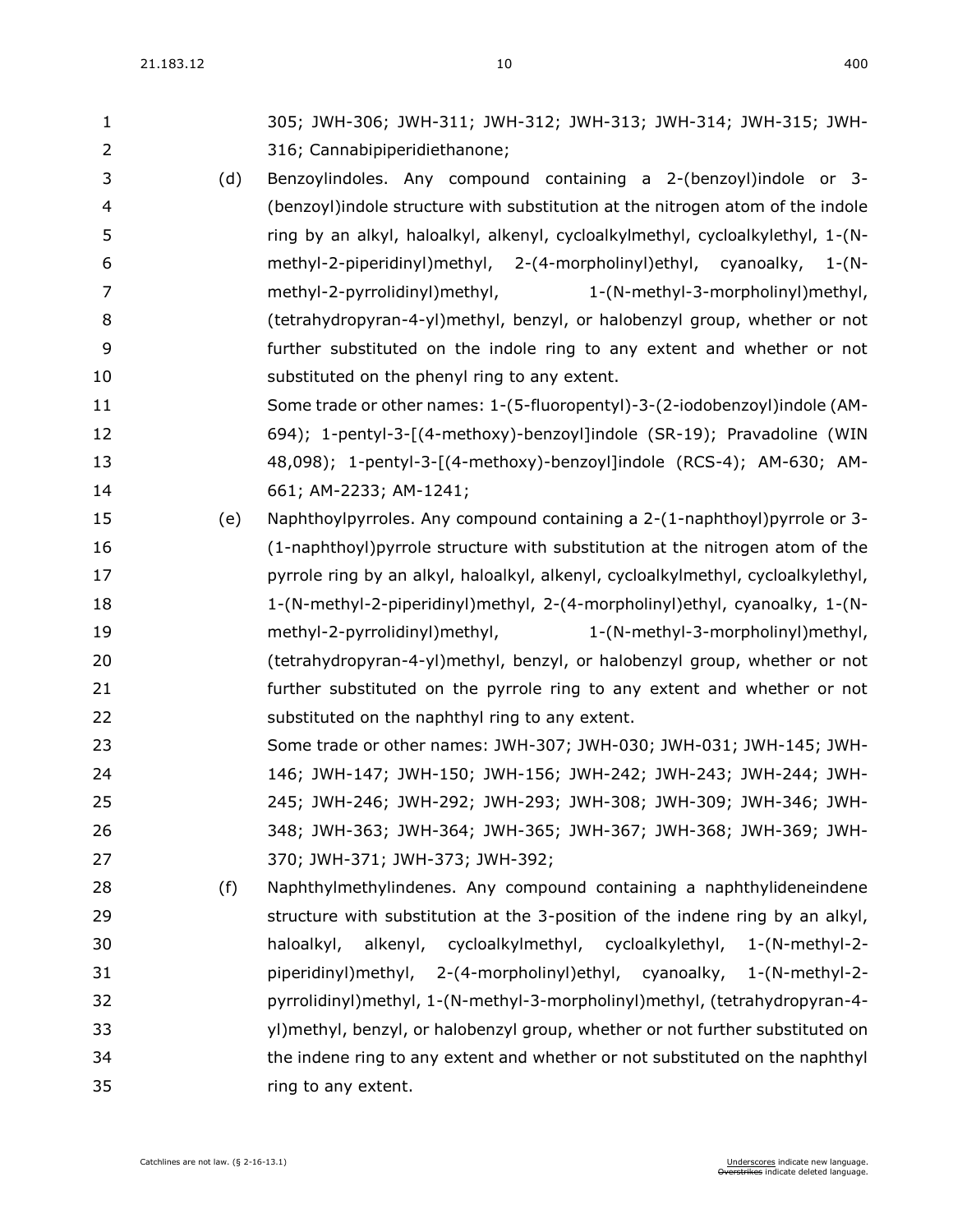| $\mathbf{1}$ |     | Some trade or other names: JWH-171; JWH-176; JWH-220;                             |
|--------------|-----|-----------------------------------------------------------------------------------|
| 2            | (g) | $2-(3-$<br>Cyclohexylphenols.<br>Any<br>compound<br>containing<br>a               |
| 3            |     | hydroxycyclohexyl)phenol structure with substitution at the 5-position of the     |
| 4            |     | phenolic ring by an alkyl, haloalkyl, alkenyl, cycloalkylmethyl, cycloalkylethyl, |
| 5            |     | 1-(N-methyl-2-piperidinyl)methyl, or 2-(4-morpholinyl)ethyl, 1-(N-methyl-         |
| 6            |     | 2-pyrrolidinyl)methyl, 1-(N-methyl-3-morpholinyl)methyl, (tetrahydropyran-        |
| 7            |     | 4-yl)methyl, benzyl, or halobenzyl group, whether or not substituted on the       |
| 8            |     | cyclohexyl ring to any extent.                                                    |
| 9            |     | or other names: 5-(1,1-dimethylheptyl)-2-[(1R,3S)-3-<br>Some<br>trade             |
| 10           |     | hydroxycyclohexyl]-phenol (CP 47, 497 and homologues, which includes C8);         |
| 11           |     | cannabicyclohexanol; CP-55,490; CP-55,940; CP-56,667                              |
| 12           | (h) | (6aR,10aR)-9-(hydroxymethyl)-6,6-dimethyl-3-(2-methyloctan-2-yl)                  |
| 13           |     | 6a,7,10,10a-tetrahydrobenzo[c]chromen-1-ol. Some trade or other names:            |
| 14           |     | HU-210;                                                                           |
| 15           | (i) | 2,3-Dihydro-5-methyl-3-(4-m<br>orpholinylmethyl)pyrrolo[1,2,3-de]-1,4-            |
| 16           |     | benzoxazin-6-yl]-1-napthalenyl. Some trade or other names: WIN 55, 212-           |
| 17           |     | 2;                                                                                |
| 18           | (j) | Substituted Acetylindoles. Any compound containing a 2-acetyl indole or 3-        |
| 19           |     | acetyl indole structure substituted at the acetyl by replacement of the methyl    |
| 20           |     | group with a tetramethylcyclopropyl, adamantyl, benzyl, cumyl, or                 |
| 21           |     | propionaldehyde substituent whether or not further substituted on the             |
| 22           |     | tetramethylcyclopropyl, adamantyl, benzyl, cumyl, or propionaldehyde              |
| 23           |     | substituent to any extent and whether or not further substituted at the           |
| 24           |     | nitrogen atom of the indole ring by an alkyl, haloalkyl, cyanoalkyl, alkenyl,     |
| 25           |     | cycloalkylmethyl, cycloalkylethyl, 1-(N-methyl-2-piperidinyl)methyl, 2-(4-        |
| 26           |     | morpholinyl)ethyl, 1-(N-methyl-2-pyrrolidinyl)methyl, 1-(N-methyl-3-              |
| 27           |     | morpholinyl)methyl, (tetrahydropyran-4-yl)methyl, benzyl, or halobenzyl           |
| 28           |     | group whether or not further substituted on the indole ring to any extent.        |
| 29           |     | Some<br>trade<br>and                                                              |
|              |     | $(1-Perbylindol-3-yl)-(2,2,3,3-$<br>names:<br>or                                  |
| 30           |     | tetramethylcyclopropyl)methanone (UR-144); (1-(5-fluoropentyl)indol-3-            |
| 31           |     | yl)-(2,2,3,3-tetramethylcyclopropyl)methanone (XLR-11); (1-(2-morpholin-          |
| 32           |     | 4-ylethyl)-1H-indol-3-yl)-(2,2,3,3-tetramethylcyclopropyl)methanone<br>$(A -$     |
| 33           |     | 796,260);<br>1-[(N-methylpiperidin-2-yl)methyl]-3-(adamant-1-oyl)indole           |
| 34           |     | 1-Pentyl-3-(1-adamantoyl)indole (AB-001<br>(AM-1248);<br>and<br>JWH-018           |
| 35           |     | adamantyl analog); AM-679;                                                        |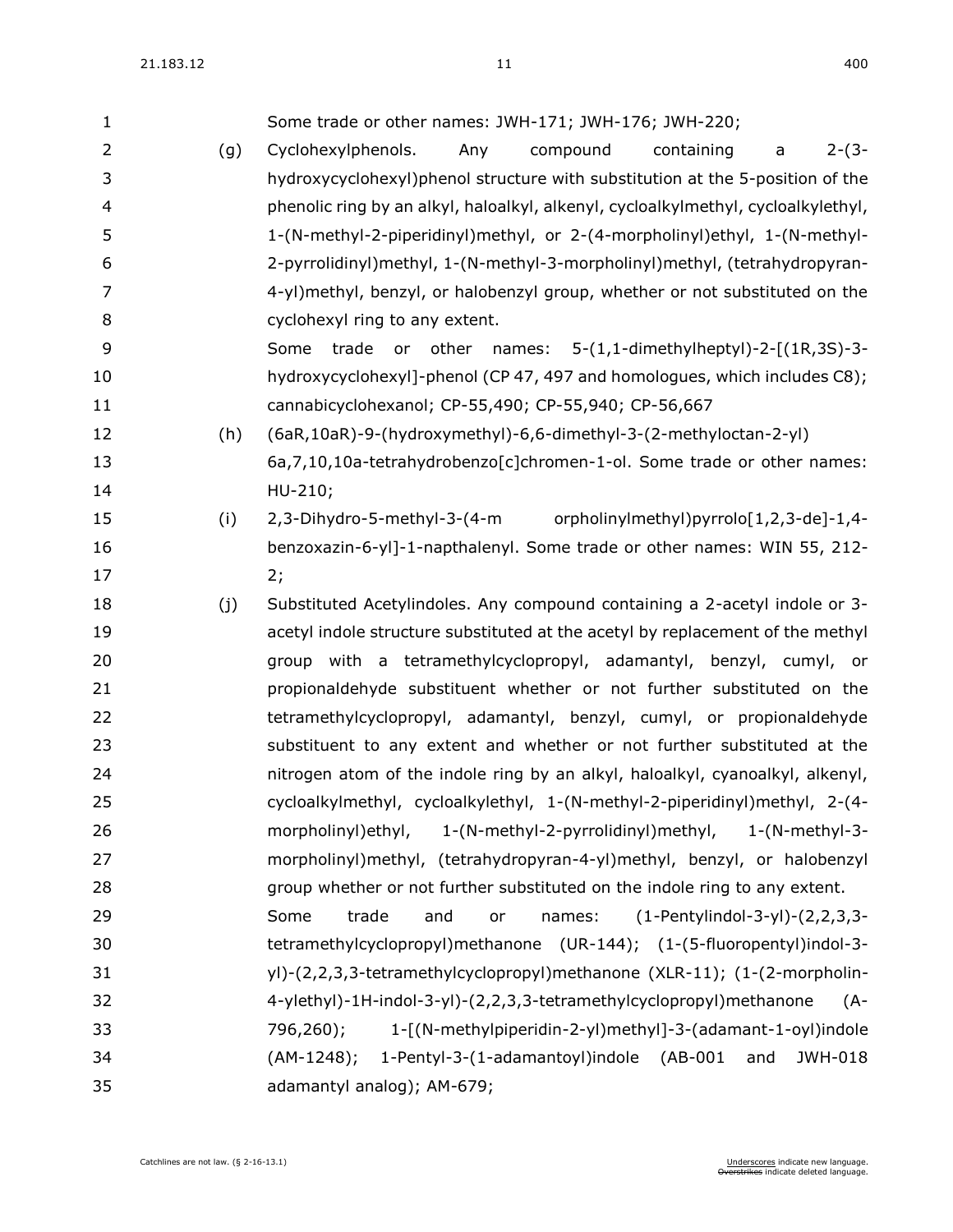| $\mathbf{1}$   | (k) | Substituted Carboxamide Indole. Any compound containing a 2-carboxamide       |
|----------------|-----|-------------------------------------------------------------------------------|
| $\overline{2}$ |     | indole or 3-carboxamide indole structure substituted at the nitrogen of the   |
| 3              |     | carboxamide with a tetramethylcyclopropyl, naphthyl, adamantyl, cumyl,        |
| 4              |     | phenyl, or propionaldehyde substituent, whether or not further substituted    |
| 5              |     | on the tetramethylcyclopropyl, adamantyl, cumyl, naphthyl, phenyl, or         |
| 6              |     | propionaldehyde substituent to any extent and whether or not further          |
| 7              |     | substituted at the nitrogen atom of the indole ring by an alkyl, haloalkyl,   |
| 8              |     | cyanoalkyl, alkenyl, cycloalkylmethyl, cycloalkylethyl, 1-(N-methyl-2-        |
| 9              |     | piperidinyl) methyl,<br>2-(4-morpholinyl) ethyl,<br>1-(N-methyl-2-            |
| 10             |     | pyrrolidinyl)methyl, 1-(N-methyl-3-morpholinyl)methyl, (tetrahydropyran-4-    |
| 11             |     | yl) methyl, benzyl, or halobenzyl group whether or not further substituted on |
| 12             |     | the indole ring to any extent.                                                |
| 13             |     | Some trade and other names: JWH-018 adamantyl carboxamide; STS-135;           |
| 14             |     | MN-18; 5-Fluoro-MN-18, 1-(5-fluoropentyl)-N-(2-phenylpropan-2-yl)-1H-         |
| 15             |     | pyrrolo[2,3-b]pyridine-3-carboxamide (5F-CUMYL-P7AICA) ; N-(Adamantan-        |
| 16             |     | 1-yl)-1-(5-fluoropentyl)-1H-indazole-3-carboxamide (5F-APINACA); methyl       |
| 17             |     | (2R)-2-[[1-(5-fluoropentyl)indazole-3-carbonyl]amino]-3,3-                    |
| 18             |     | dimethylbutanoate (5F-ADB); N-(1-amino-3-methyl-1-oxobutan-2-yl)-1-           |
| 19             |     | $1-(4-$<br>(cyclohexylmethyl)indazole-3-carboxamide (AB-CHMINACA);            |
| 20             |     | $(4-CN -$<br>cyanobutyl)-N-(2-phenylpropan-2-yl)-1H-indazole-3-carboxamide    |
| 21             |     | CUMYL-BUTINACA); methyl (2R)-2-[[1-(5-fluoropentyl)indazole-3-                |
| 22             |     | earbonyl]amino]-3,3-dimethylbutanoate (5F-ADB);N-(1-amino-3,3-                |
| 23             |     | dimethyl-1-oxobutan-2-yl)-1-(cyclohexylmethyl)indazole-3-carboxamide          |
| 24             |     | MAB-CHMINACA);<br>(ADB-CHMINACA<br>methyl<br>$(2S)-2-[[1-[4-$<br>or           |
| 25             |     | fluorophenyl)methyl]indazole-3-carbonyl]amino]-3,3-dimethylbutanoate          |
| 26             |     | (MDMB-FUBINACA);<br>methyl<br>2-(1-(cyclohexylmethyl)-1H-indole-3-            |
| 27             |     | carboxamido)-3-methylbutanoate (MMB-CHMICA); methyl (2S)-2-[[1-[4-            |
| 28             |     | fluorophenyl)methyl]indazole-3-carbonyl]amino]-3-methylbutanoate (AMB-        |
| 29             |     | FUBINACA); Methyl 2-(1-(5-fluoropentyl)-1H-indazole-3-carboxamido)-3-         |
| 30             |     | methylbutanoate (5F-AMB): methyl 2-(1-(5-fluoropentyl-1Hindole-3-             |
| 31             |     | carboxamido)-3,3-dimethylbutaoate (5F-MDMB-PICA); methyl (S)-3,3-             |
| 32             |     | dimethyl-2-[(1-(pent-4-enlindazole-3-carbonyl)amino]butanoate<br>(MDMB-       |
| 33             |     | 4en-PINACA); methyl 2-(1-(4-fluorobutyl)-1H-indazole-3carboxamido)-3,3-       |
| 34             |     | dimethylbutanoate (4F-MDMB-BUTINACA);                                         |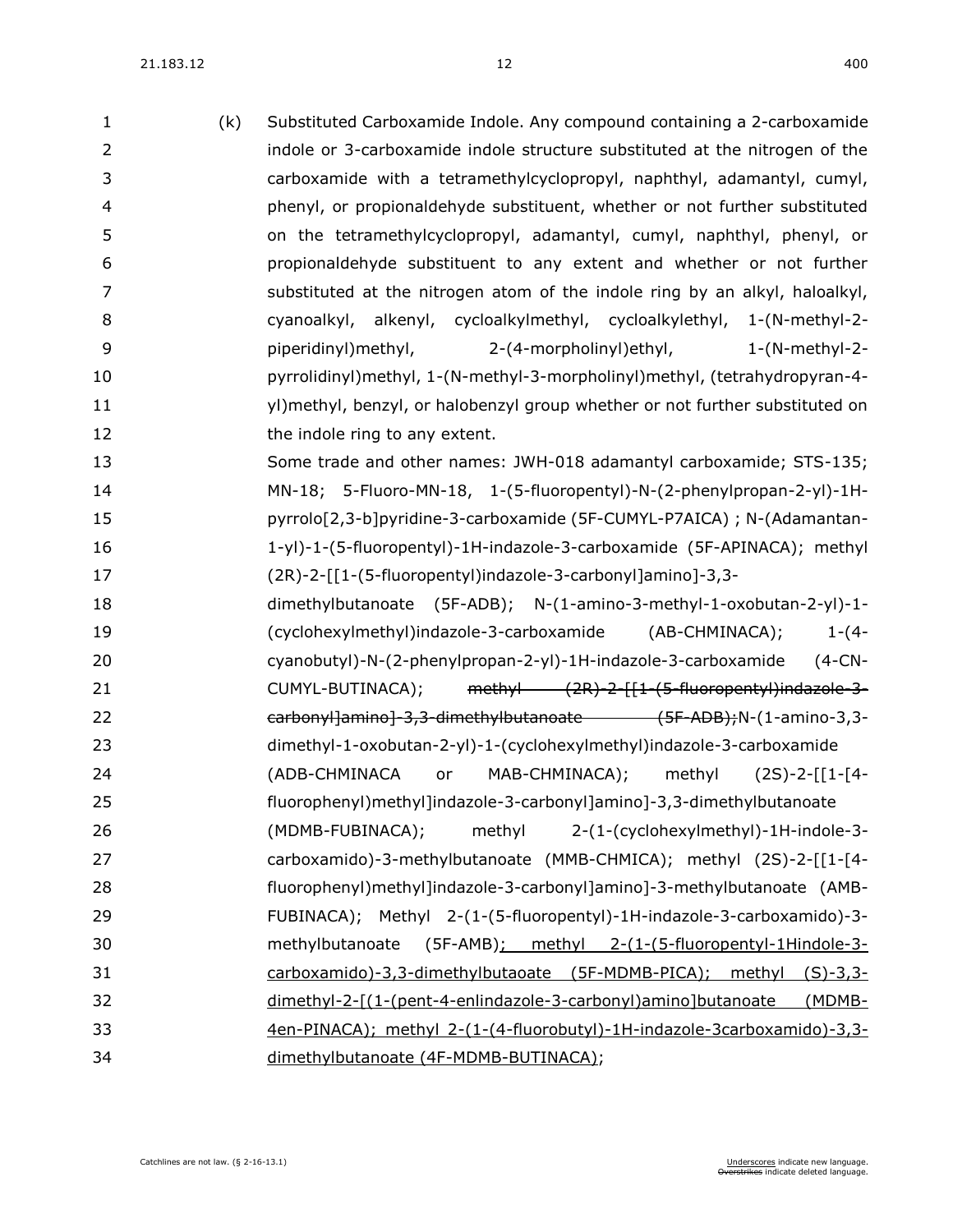$21.183.12$   $13$   $400$ 

| 1  |      | (1)<br>Substituted Carboxylic Acid Indole. Any compound containing a 1H-indole-2-      |
|----|------|----------------------------------------------------------------------------------------|
| 2  |      | carboxylic acid or 1H-indole-3-carboxylic acid substituted at the hydroxyl             |
| 3  |      | group of the carboxylic acid with a phenyl, benzyl, naphthyl, adamantyl,               |
| 4  |      | cyclopropyl, quinolinyl, isquinolinyl, cumyl, or propionaldehyde substituent           |
| 5  |      | whether or not further substituted on the phenyl, benzyl, naphthyl,                    |
| 6  |      | adamantyl, cyclopropyl, cumyl, quinolinyl, isquinolinyl, or propionaldehyde            |
| 7  |      | substituent to any extent and whether or not further substituted at the                |
| 8  |      | nitrogen atom of the indole ring by an alkyl, haloalkyl, cyanoalkyl, alkenyl,          |
| 9  |      | cycloalkylmethyl, cycloalkylethyl, 1-(N-methyl-2-piperidinyl)methyl, 2-(4-             |
| 10 |      | morpholinyl)ethyl, 1-(N-methyl-2-pyrrolidinyl)methyl, 1-(N-methyl-3-                   |
| 11 |      | morpholinyl)methyl, tetrahydropyranylmethyl, benzyl, or halo benzyl group              |
| 12 |      | whether or not further substituted on the indole ring to any extent.                   |
| 13 |      | Some trade and other names: Naphthalen-1-yl 1-(5-fluoropntyl)-1H-indole-               |
| 14 |      | 3-carboxylate (NM2201);                                                                |
| 15 | (47) | 6,7-dihydro-5H-indeno-(5,6-d)-1,3-dioxol-6-amine) (MDAI);                              |
| 16 | (48) | 2-(2,5-Dimethoxy-4-ethylphenyl) ethanamine (2C-E);                                     |
| 17 | (49) | 2-(2,5-Dimethoxy-4-methylphenyl) ethanamine (2C-D);                                    |
| 18 | (50) | 2-(4-Chloro-2,5-dimethoxyphenyl) ethanamine (2C-C);                                    |
| 19 | (51) | 2-(4-Iodo-2,5-dimethoxyphenyl)ethanamine (2C-I);                                       |
| 20 | (52) | 2-[4-(Ethylthio)-2,5-dimethoxyphenyl]ethanamine (2C-T-2);                              |
| 21 | (53) | 2-[4-(Isopropylthio)-2,5-dimethoxyphenyl]ethanamine (2C-T-4);                          |
| 22 | (54) | 2-(2,5-Dimethoxyphenyl)ethanamine (2C-H);                                              |
| 23 | (55) | 2-(2,5-Dimethoxy-4-nitro-phenyl) ethanamine (2C-N);                                    |
| 24 | (56) | 2-(2,5-Dimethoxy-4-(n)-propylphenyl)ethanamine (2C-P);                                 |
| 25 |      | (57) Substituted phenethylamine. Any compound, unless specifically exempt, listed as a |
| 26 |      | controlled substance in another schedule or an approved FDA drug, structurally         |
| 27 |      | derived from phenylethan-2-amine by substitution on the phenyl ring in any of the      |
| 28 |      | following ways, that is to say--by substitution with a fused methylenedioxy, fused     |
| 29 |      | furan, or fused tetrahydrofuran ring system; by substitution with two alkoxy           |
| 30 |      | groups; by substitution with one alkoxy and either one fused furan,                    |
| 31 |      | tetrahydrofuran, or tetrahydropyran ring system; by substitution with two fused        |
| 32 |      | systems from any combination of the furan, tetrahydrofuran, or<br>ring                 |
| 33 |      | tetrahydropyran ring systems; whether or not the compound is further modified in       |
| 34 |      | any of the following ways:                                                             |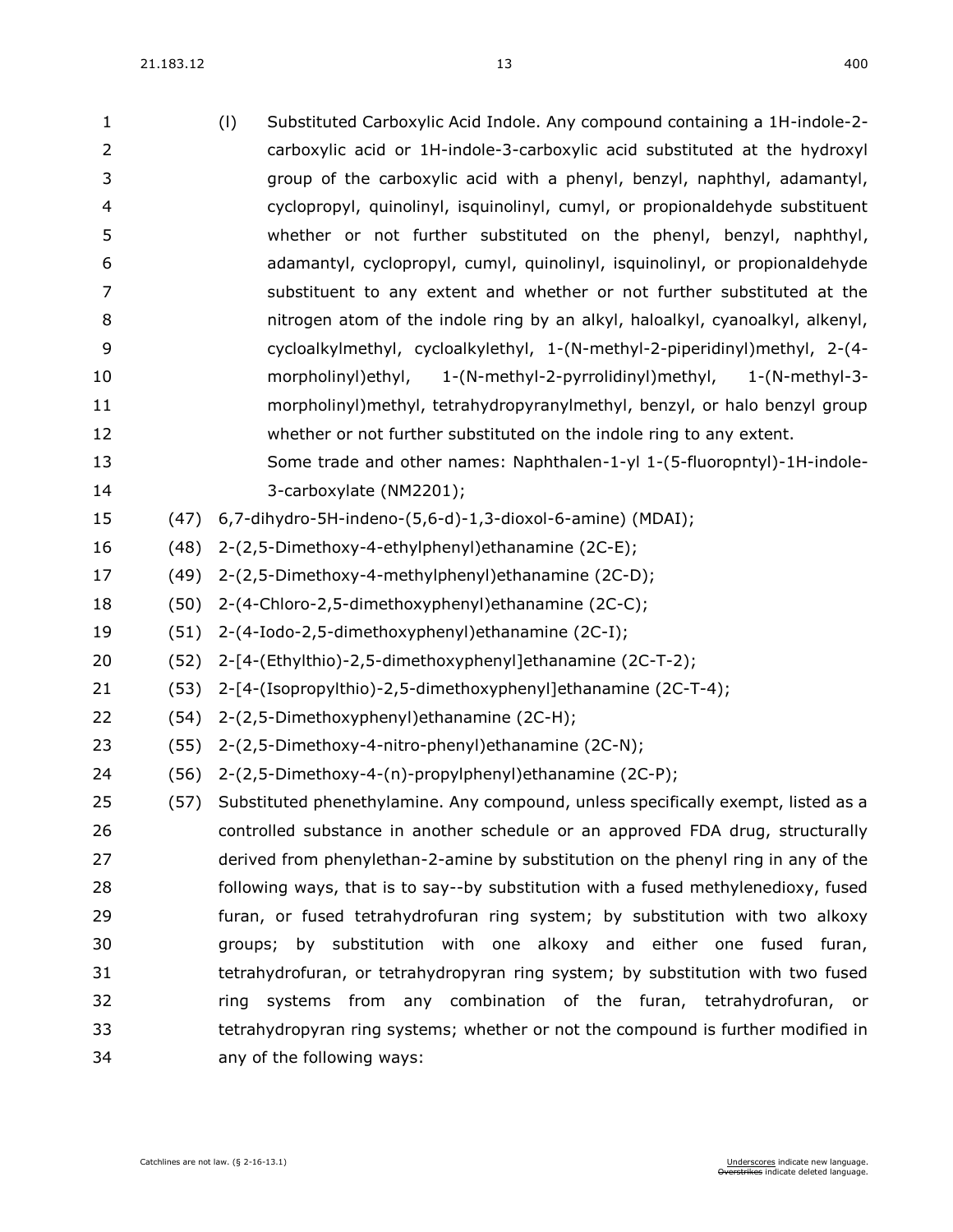$21.183.12$  400

| $\mathbf{1}$   |      | By substitution on the phenyl ring by any halo, hydroxyl, alkyl,<br>(a)                |
|----------------|------|----------------------------------------------------------------------------------------|
| $\overline{2}$ |      | trifluoromethyl, alkoxy, or alkylthio groups;                                          |
| 3              |      | (b)<br>By substitution on the 2-position by any alkyl groups; or                       |
| $\overline{4}$ |      | By substitution on the 2-amino nitrogen atom with acetyl, alkyl, dialkyl,<br>(c)       |
| 5              |      | benzyl, methoxybenzyl, or hydroxybenzyl groups.                                        |
| 6              |      | Some trade and other names: 2-(2,5-dimethoxy-4-(methylthio)phenyl)ethanamine           |
| 7              |      | (2C-T or 4-methylthio-2,5-dimethoxyphenethylamine); 1-(2,5-dimethoxy-4-                |
| 8              |      | iodophenyl)-propan-2-amine (DOI or 2, 5-Dimethoxy-4-iodoamphetamine); 1-(4-            |
| 9              |      | Bromo-2,5-dimethoxyphenyl)-2-aminopropane<br>(DOB<br>2,5-Dimethoxy-4-<br>or            |
| 10             |      | bromoamphetamine); 1-(4-chloro-2,5-dimethoxy-phenyl)propan-2-amine (DOC or             |
| 11             |      | 2,5-Dimethoxy-4-chloroamphetamine); 2-(4-bromo-2,5-dimethoxyphenyl)-N-[(2-             |
| 12             |      | methoxyphenyl)methyl]ethanamine (2C-B-NBOMe; 25B-NBOMe or 2,5-Dimethoxy-               |
| 13             |      | 4-bromo-N-(2-methoxybenzyl)phenethylamine); 2-4-iodo-2,5-dimethoxyphenyl)-             |
| 14             |      | N-[(2-methoxyphenyl)methyl]ethanamine (2C-I-NBOMe; 25I-NBOMe or 2,5-                   |
| 15             |      | Dimethoxy-4-iodo-N-(2-methoxybenzyl)phenethylamine); N-(2-Methoxybenzyl)-              |
| 16             |      | (Mescaline-NBOMe<br>2-(3,4,5-trimethoxypheny<br>or 3,4,5-trimethoxy-(2-                |
| 17             |      | methoxybenzyl)phenethylamine);<br>2-(4-chloro-2,5-dimethoxyphenyl)-N-[(2-              |
| 18             |      | methoxyphenyl)methyl]ethanamine (2C-C-NBOMe; 25C-NBOMe or 2,5-Dimethoxy-               |
| 19             |      | 4-chloro-N-(2-methoxybenzyl)phenethylamine);<br>2-(7-Bromo-5-methoxy-2,3-              |
| 20             |      | dihydro-1-benzofuran-4-yl)ethanamine (2CB-5-hemiFLY); 2-(8-bromo-2,3,6,7-              |
| 21             |      | tetrahydrofuro [2,3-f][1]benzofuran-4-yl)ethanamine (2C-B-FLY); 2-(10-Bromo-           |
| 22             |      | 2,3,4,7,8,9-hexahydropyrano[2,3-g]chromen-5-yl)ethanamine (2C-B-butterFLY);            |
| 23             |      | -(2-Methoxybenzyl)-1-(8-bromo-2,3,6,7-tetrahydrobenzo[1,2-b:4,5-b']difuran-4-          |
| 24             |      | yl)-2-aminoethane (2C-B-FLY-NBOMe); 1-(4-Bromofuro[2,3-f][1]benzofuran-8-              |
| 25             |      | yl)propan-2-amine (bromo-benzodifuranyl-isopropylamine or bromo-dragonFLY); -          |
| 26             |      | (2-Hydroxybenzyl)-4-iodo-2,5-dimethoxyphenethylamine (2C-I-NBOH or<br>25I-             |
| 27             |      | NBOH); 5-(2-Aminoprpyl)benzofuran (5-APB); 6(2-Aminopropyl)benzofuran (6-              |
| 28             |      | APB); 5-(2-Aminopropyl)-2,3-dihydrobenzofuran (5-APDB); 6-(2-Aminopropyl)-             |
| 29             |      | 2,3,-dihydrobenzofuran (6-APDB);                                                       |
| 30             | (58) | Substituted tryptamines. Any compound, unless specifically exempt, listed as a         |
| 31             |      | controlled substance in another schedule or an approved FDA drug, structurally         |
| 32             |      | derived from 2-(1H-indol-3-yl)ethanamine (i.e, tryptamine) by mono- or di-             |
| 33             |      | substitution of the amine nitrogen with alkyl or alkenyl groups or by inclusion of the |
| 34             |      | amino nitrogen atom in a cyclic structure whether or not the compound is further       |
| 35             |      | substituted at the alpha-position with an alkyl group or whether or not further        |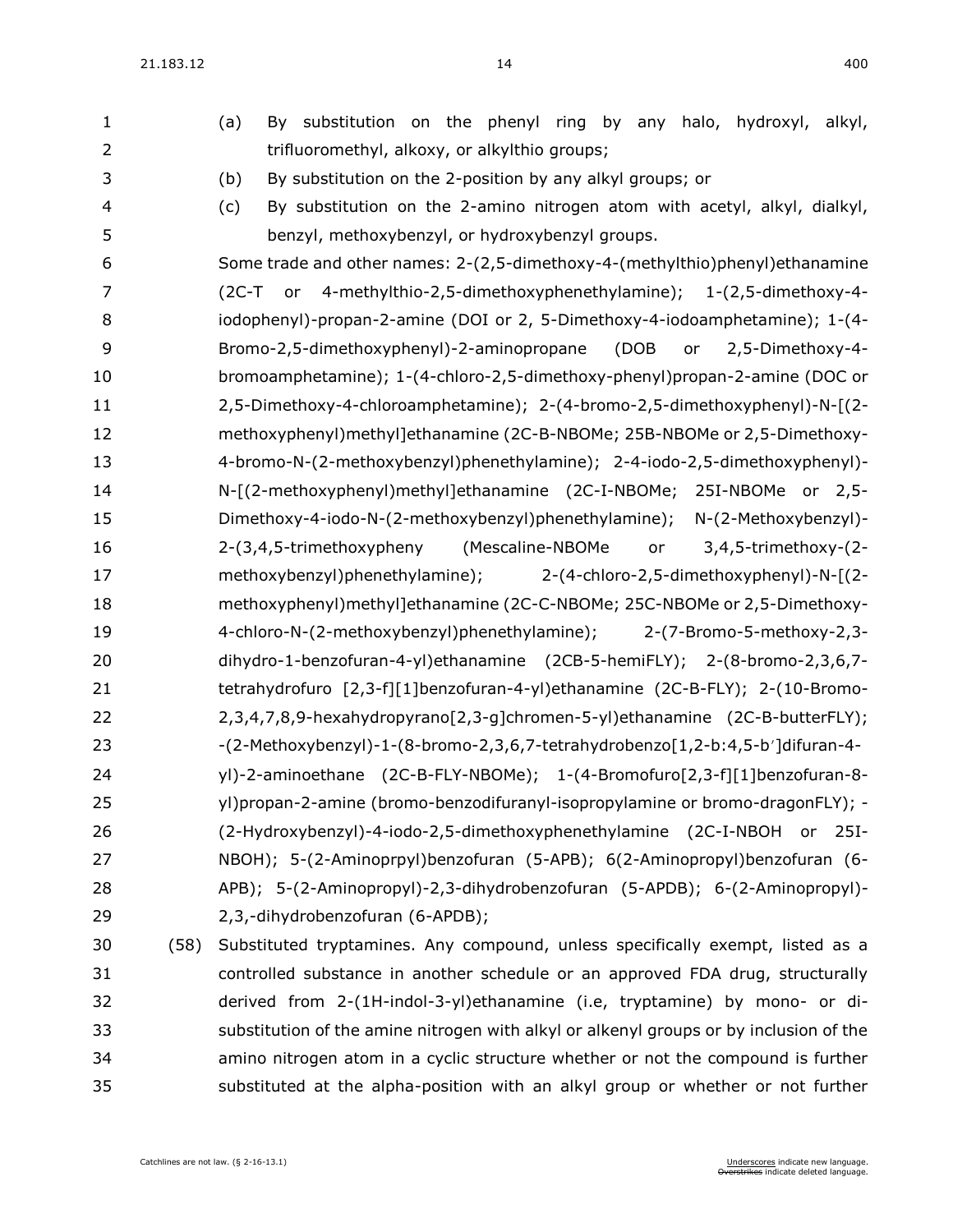| 1              |      | substituted on the indole ring to any extent with any alkyl, alkoxy, halo, hydroxyl, |
|----------------|------|--------------------------------------------------------------------------------------|
| $\overline{2}$ |      | or acetoxy groups.                                                                   |
| 3              |      | Some trade and other names: 5-methoxy-N,N-diallyltryptamine (5-MeO-DALT); 4-         |
| 4              |      | acetoxy-N,N-dimethyltryptamine (4-AcO-DMT or O-Acetylpsilocin); 4-hydroxy-N-         |
| 5              |      | methyl-N-ethyltryptamine (4-HO-MET); 4-hydroxy-N,N-diisopropyltryptamine (4-         |
| 6              |      | HO-DIPT); 5-methoxy-N-methyl-N-isopropyltryptamine (5-MeO-MiPT);                     |
| 7              | (59) | Naphthalen-1-yl-(4-pentyloxynaphthalen-1-yl)methanone (CB-13);                       |
| 8              | (60) | N-Adamantyl-1-pentyl-1H-Indazole-3-carboxamide (AKB 48);                             |
| 9              | (61) | 1-(4-Fluorophenyl)piperazine (pFPP);                                                 |
| 10             | (62) | 1-(3-Chlorophenyl)piperazine (mCPP);                                                 |
| 11             | (63) | 1-(4-Methoxyphenyl)piperazine (pMeOPP);                                              |
| 12             | (64) | 1,4-Dibenzylpiperazine (DBP);                                                        |
| 13             | (65) | Isopentedrone;                                                                       |
| 14             | (66) | Fluoromethamphetamine;                                                               |
| 15             | (67) | Fluoroamphetamine;                                                                   |
| 16             | (68) | Fluorococaine;                                                                       |
| 17             | (69) | 1-pentyl-8-quinolinyl ester-1H-indole-3-carboxylic acid (PB-22);                     |
| 18             | (70) | 1-(5-fluoropentyl)-8-quinolinyl ester-1H-indole-3-carboxylic acid (5 Fluoro-PB-22);  |
| 19             | (71) | N-(1-amino-3-methyl-1-oxobutan-2-yl)-1-pentyl-1H-indazole-3-carboxamide (AB-         |
| 20             |      | PINACA);                                                                             |
| 21             | (72) | N-(1-amino-3-methyl-1-oxobutan-2-yl)-1-(5-fluoropentyl)-1H-indazole-3-               |
| 22             |      | carboxamide (5 Fluoro-AB-PINACA);                                                    |
| 23             | (73) | N-(1-amino-3-methyl-1-oxobutan-2-yl)-1-(4-fluorobenzyl)-1H-indazole-3-               |
| 24             |      | carboxamide (AB-FUBINACA);                                                           |
| 25             | (74) | N-(1-amino-3,3-dimethyl-1-oxobutan-2-yl)-1-pentyl-1H-indole-3-carboxamide            |
| 26             |      | (ADB-PINACA (ADBICA));                                                               |
| 27             | (75) | N-(1-amino-3,3-dimethyl-1-oxobutan-2-yl)-1-(5-fluoropentyl)-1H-indole-3-             |
| 28             |      | carboxamide (5 Fluoro-ADB-PINACA (5 Fluoro-ADBICA)); and                             |
| 29             | (76) | N-(1-Amino-3,3-dimethyl-1-oxobutan-2-yl)-1-(4-fluorobenzyl)-1H-indazole-3-           |
| 30             |      | carboxamide (ADB-FUBINACA).                                                          |
| 31             |      | Section 4. That $\S$ 34-20B-16 be AMENDED.                                           |
| 32             |      | 34-20B-16. Substances included in Schedule II.                                       |
| 33             |      | Any of the following substances including their salts, isomers, and salts of isomers |

is included in Schedule II except those narcotic drugs listed in other schedules whether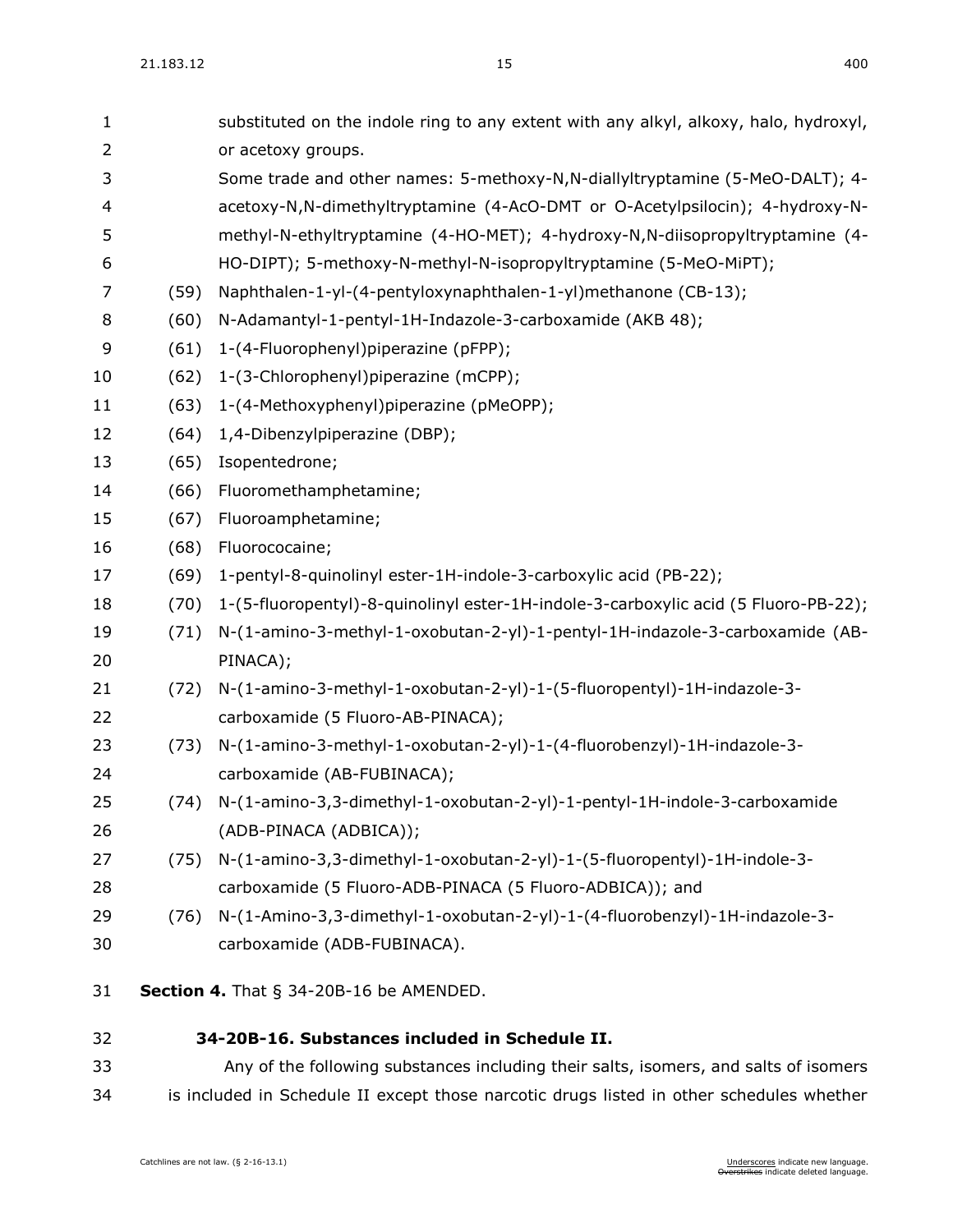produced directly or indirectly by extraction from substances of vegetable origin, independently by means of chemical synthesis, or by a combination of extraction and chemical synthesis:

- (1) Opium (except when it meets the requirements of subdivision [34-20B-23\(](https://sdlegislature.gov/Statutes/Codified_Laws/DisplayStatute.aspx?Type=Statute&Statute=34-20B-23)7) or [34-](https://sdlegislature.gov/Statutes/Codified_Laws/DisplayStatute.aspx?Type=Statute&Statute=34-20B-26) [20B-26\(](https://sdlegislature.gov/Statutes/Codified_Laws/DisplayStatute.aspx?Type=Statute&Statute=34-20B-26)5)), coca leaves, and opiate;
- (2) Any salt, compound, derivative, or preparation of opium, coca leaves (including 7 cocaine), or opiate, excluding apomorphine, dextrorphan, naloxone, naloxegol, and naldemedine, nalbuphine, nalmefene, naltrexone, and 6β-naltrexol;
- (3) Any salt, compound, derivative, or preparation thereof that is chemically equivalent or identical with any of the substances referred to in subdivisions (1) and (2), except that these substances may not include decocainized coca leaves or extraction of coca leaves, which extractions do not contain cocaine or ecgonine; and may not include the isoquinoline alkaloids of opium;
- (4) Opium poppy and poppy straw;
- (5) Amphetamine;
- (6) Methamphetamine;
- (7) Amobarbital;
- (8) Pentobarbital;
- (9) Secobarbital;
- (10) Methylphenidate;
- (11) Phenmetrazine;
- (12) Etorphine;
- (13) Diprenorphine;
- (14) Deleted by SL 2000, ch 170, § 1;
- (15) Nabilone;
- (16) Glutethimide;
- (17) Phencyclidine immediate precursors:
- (a) 1-phenylcyclohexylamine;
- (b) 1-piperidinocyclohexanecarbonitrile (PCC);
- (18) Lisdexamfetamine, its salts, isomers, and salts of its isomers;
- (19) Tapentadol; and
- (20) Dronabinol [(-)-delta-9-trans tetrahydrocannabinol] in an oral solution in a drug product approved for marketing by the United States Food and Drug Administration.

**Section 5.** [That § 34-20B-17 be AMENDED.](https://sdlegislature.gov/Statutes/Codified_Laws/DisplayStatute.aspx?Type=Statute&Statute=34-20B-17)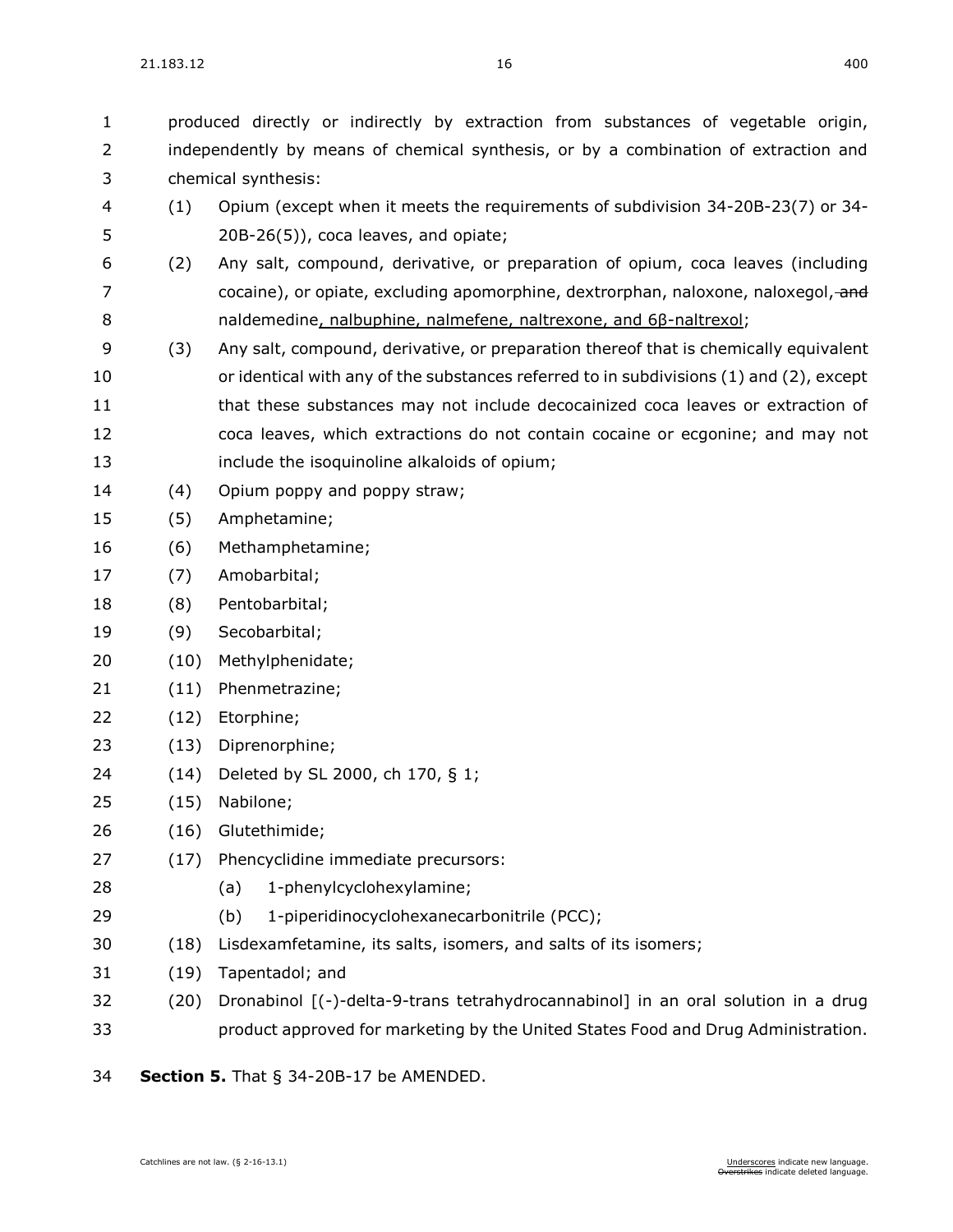| $\mathbf{1}$   | 34-20B-17. Opiates included in Schedule II.                                               |                                                                                         |
|----------------|-------------------------------------------------------------------------------------------|-----------------------------------------------------------------------------------------|
| $\overline{2}$ |                                                                                           | Any of the following opiates, including their isomers, esters, ethers, salts, and salts |
| 3              | of isomers, esters, and ethers, is included in Schedule II, unless specifically excepted, |                                                                                         |
| 4              | whenever the existence of such isomers, esters, ethers, and salts is possible within the  |                                                                                         |
| 5              | specific chemical designation:                                                            |                                                                                         |
| 6              | (1)                                                                                       | Alphaprodine;                                                                           |
| 7              | (2)                                                                                       | Anileridine;                                                                            |
| 8              | (3)                                                                                       | Bezitramide;                                                                            |
| 9              | (4)                                                                                       | Diphenoxylate;                                                                          |
| 10             | (5)                                                                                       | Fentanyl;                                                                               |
| 11             | (6)                                                                                       | Isomethadone;                                                                           |
| 12             | (7)                                                                                       | Levomethorphan;                                                                         |
| 13             | (8)                                                                                       | Levorphanol;                                                                            |
| 14             | (9)                                                                                       | Metazocine;                                                                             |
| 15             | (10)                                                                                      | Methadone;                                                                              |
| 16             | (11)                                                                                      | Methadone-intermediate, 4-cyano-2-dimethylamine-1, 4-diphenyl butane;                   |
| 17             | (12)                                                                                      | Moramide-intermediate, 2-methyl-3-morpholino-1, 1-diphenylpropane-carboxylic            |
| 18             |                                                                                           | acid;                                                                                   |
| 19             | (13)                                                                                      | Pethidine;                                                                              |
| 20             | (14)                                                                                      | Pethidine-intermediate, A, 4-cyano-1-methyl-4-phenylpiperidine;                         |
| 21             | (15)                                                                                      | Pethidine-intermediate, B, ethyl-4-phenylpiperidine-4-carboxylate;                      |
| 22             | (16)                                                                                      | Pethidine-intermediate, C, 1-methyl-4-phenylpiperidine-4-carboxylic acid;               |
| 23             | (17)                                                                                      | Phenazocine;                                                                            |
| 24             | (18)                                                                                      | Piminodine;                                                                             |
| 25             | (19)                                                                                      | Racemethorphan;                                                                         |
| 26             | (20)                                                                                      | Racemorphan;                                                                            |
| 27             | (21)                                                                                      | Sufentanil;                                                                             |
| 28             | (22)                                                                                      | Alfentanil;                                                                             |
| 29             | (23)                                                                                      | Carfentanil;                                                                            |
| 30             | (24)                                                                                      | Levo-alphacetylmethadol, also known as levo-alpha-acetylmethadyl acetate or             |
| 31             |                                                                                           | LAAM;                                                                                   |
| 32             | (25)                                                                                      | Remifentanil;                                                                           |
| 33             | (26)                                                                                      | Oxymorphone;                                                                            |
| 34             | (27)                                                                                      | Oripavine (3-O-demethylthebaine or 6,7,8,14-tetradehydro-4,5-alpha-epoxy-6-             |
| 35             |                                                                                           | methoxy-17-methylmorphinan-3-ol);                                                       |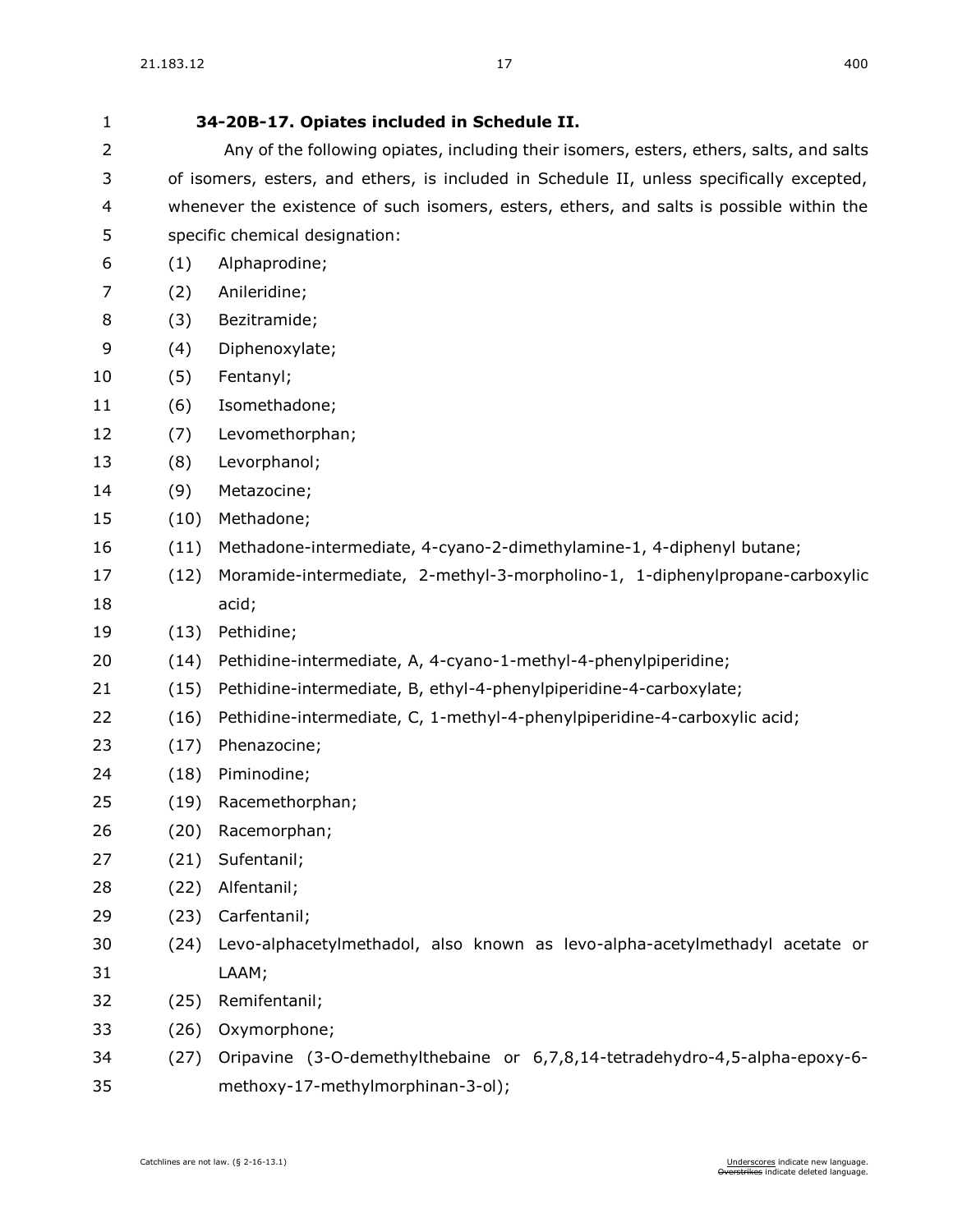| 1  | (28) | 4-anilino-N-phenethylpiperidine (ANPP);                                                            |
|----|------|----------------------------------------------------------------------------------------------------|
| 2  | (29) | Morphine, except when it meets subdivision 34-20B-23(8);                                           |
| 3  | (30) | Hydrocodone (Dihydrocodeinone);                                                                    |
| 4  | (31) | Codeine, except when it meets subdivision 34-20B-23(1), 34-20B-23(2), or 34-                       |
| 5  |      | $20B-26(1);$                                                                                       |
| 6  | (32) | Dihydrocodeine, except when it meets subdivision 34-20B-23(5) or 34-20B-26(2);                     |
| 7  | (33) | Ethylmorphine, except when it meets subdivision 34-20B-23(6) or 34-20B-26(3);                      |
| 8  | (34) | Oxycodone;                                                                                         |
| 9  | (35) | Hydromorphone;                                                                                     |
| 10 | (36) | Thiafentanil; and                                                                                  |
| 11 | (37) | Noroxymorphone;                                                                                    |
| 12 | (38) | N-phenyl-N-(piperidin-4-yl)propionamide (norfentanyl); and                                         |
| 13 | (39) | <u>Oliceridine (N-[(3-methoxythiophen-2-yl)methyl] (<math>\{2-[9R)-9-(pyridin-2-y]\}-6-</math></u> |
| 14 |      | oxaspiro [4.5] decan-9-yl] ethyl }) amine fumarate).                                               |
|    |      |                                                                                                    |
| 15 |      | <b>Section 6.</b> That $\S$ 34-20B-25 be AMENDED.                                                  |
| 16 |      | 34-20B-25. Substances included in Schedule IV.                                                     |
| 17 |      | The following are included in Schedule IV:                                                         |
| 18 | (1)  | Chlordiazepoxide, but not including librax (chlordiazepoxide hydrochloride and                     |
| 19 |      | clindinium bromide) or menrium (chlordiazepoxide and water soluble esterified                      |
| 20 |      | estrogens);                                                                                        |
| 21 | (2)  | Clonazepam;                                                                                        |
| 22 | (3)  | Clorazepate;                                                                                       |
| 23 | (4)  | Diazepam;                                                                                          |
| 24 |      | (4A) Flunitrazepam;                                                                                |
| 25 | (5)  | Flurazepam;                                                                                        |
| 26 | (6)  | Mebutamate;                                                                                        |
| 27 | (7)  | Oxazepam;                                                                                          |
| 28 | (8)  | Prazepam;                                                                                          |
| 29 | (9)  | Lorazepam;                                                                                         |
| 30 | (10) | Triazolam;                                                                                         |
| 31 | (11) | Any substance which contains any quantity of a benzodiazepine, or salt of                          |
| 32 |      | benzodiazepine, except substances which are specifically listed in other schedules;                |
| 33 |      | (11A) Alprazolam;                                                                                  |

(11B) Midazolam;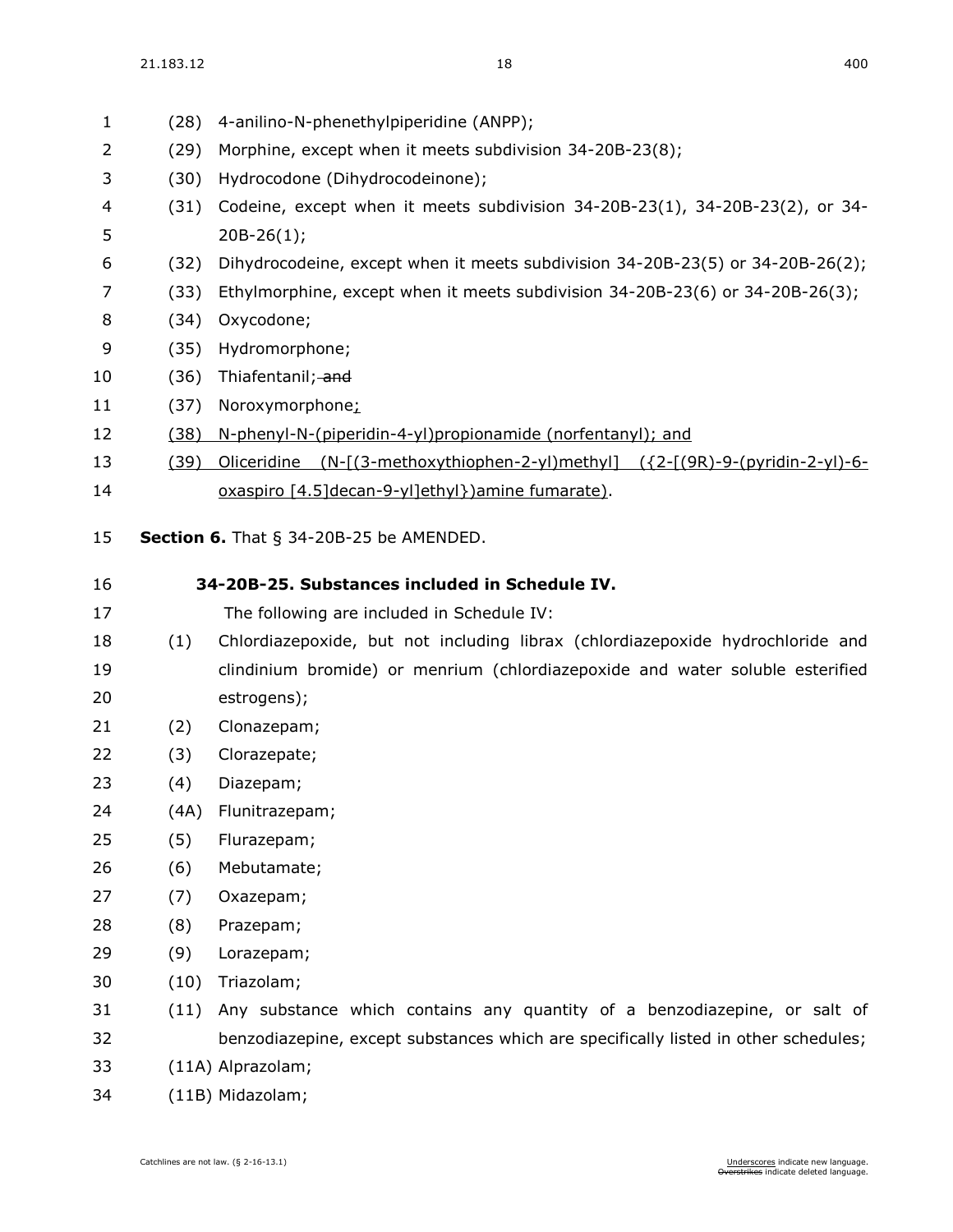| $\mathbf{1}$ |      | (11C) Temazepam;                                                                  |
|--------------|------|-----------------------------------------------------------------------------------|
| 2            | (12) | Repealed by SL 2003, ch 183, § 4;                                                 |
| 3            | (13) | Cathine;                                                                          |
| 4            | (14) | Fencamfamine;                                                                     |
| 5            | (15) | Fenproporex;                                                                      |
| 6            | (16) | Mefenorex;                                                                        |
| 7            | (17) | Pyrovalerone;                                                                     |
| 8            | (18) | Propoxyphene;                                                                     |
| 9            | (19) | Pentazocine;                                                                      |
| 10           | (20) | Diethylpropion;                                                                   |
| 11           | (21) | Ethchlorvynol;                                                                    |
| 12           | (22) | Ethinamate;                                                                       |
| 13           | (23) | Fenfluramine;                                                                     |
| 14           | (24) | Mazindol;                                                                         |
| 15           | (25) | Mephobarbital;                                                                    |
| 16           | (26) | Methohexitol;                                                                     |
| 17           | (27) | Paraldehyde;                                                                      |
| 18           | (28) | Pemoline;                                                                         |
| 19           | (29) | Petrichloral;                                                                     |
| 20           | (30) | Phentermine;                                                                      |
| 21           | (31) | Barbital;                                                                         |
| 22           | (32) | Phenobarbital;                                                                    |
| 23           | (33) | Meprobamate;                                                                      |
| 24           | (34) | Zolpidem;                                                                         |
| 25           | (35) | Butorphanol;                                                                      |
| 26           | (36) | Modafinil, including its salts, isomers, and salts of isomers;                    |
| 27           | (37) | Sibutramine;                                                                      |
| 28           | (38) | Zaleplon;                                                                         |
| 29           | (39) | Dichloralphenazone;                                                               |
| 30           | (40) | Zopiclone (also known as eszopiclone), including its salts, isomers, and salts of |
| 31           |      | isomers;                                                                          |
| 32           | (41) | Pregabalin;                                                                       |
| 33           | (42) | Lacosamide;                                                                       |
| 34           | (43) | Fospropofol, including its salts, isomers, and salts of isomers;                  |

(44) Clobazam;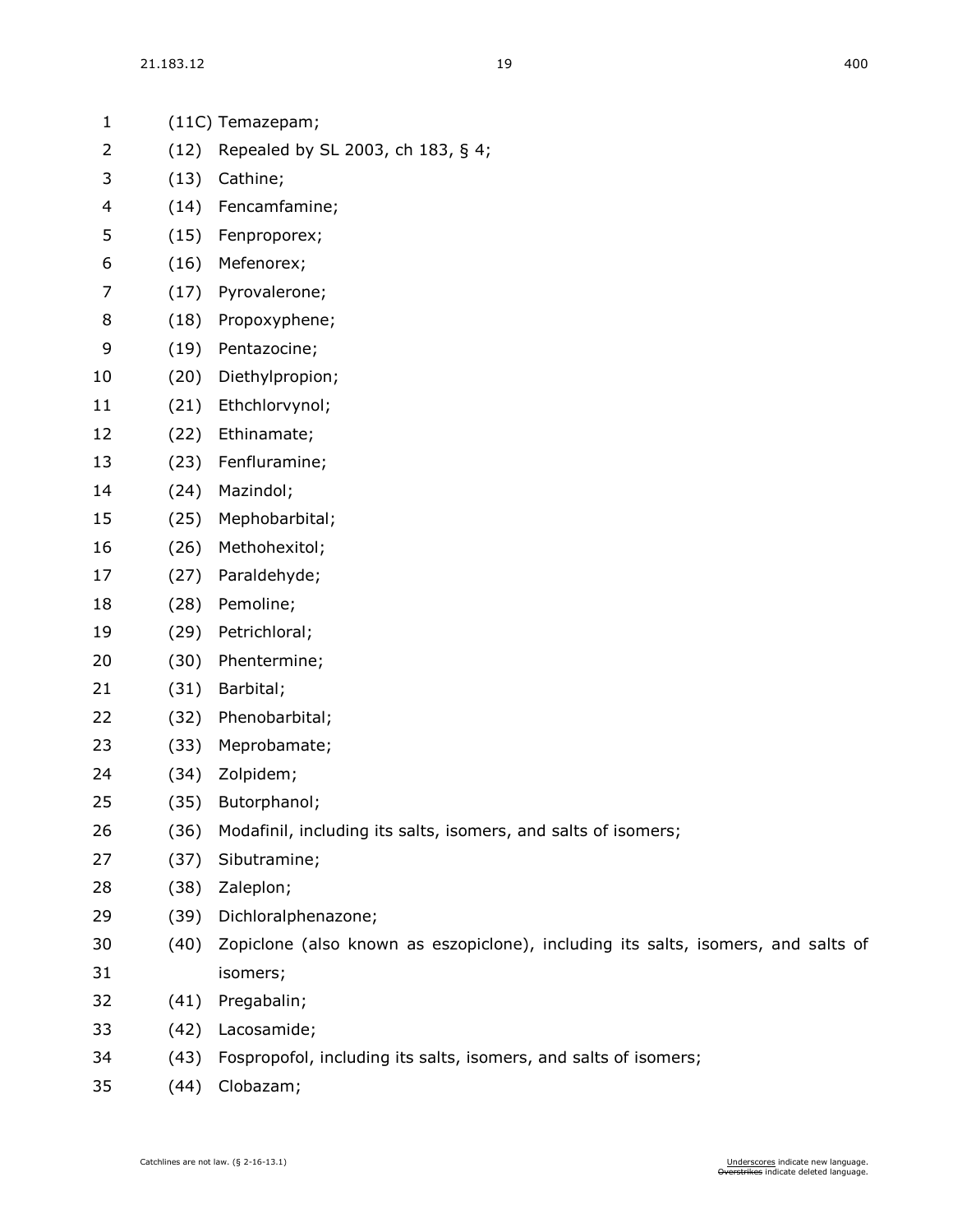| $\mathbf{1}$   | (45)                  | Carisoprodol, including its salts, isomers, and salts of isomers;                         |
|----------------|-----------------------|-------------------------------------------------------------------------------------------|
| $\overline{2}$ | (46)                  | Ezogabine,[-[2-amino-4-(4-fluorobenzylamino)-phenyl]-carbamic acid ethyl ester],          |
| 3              |                       | including its salts, isomers, and salts of isomers;                                       |
| 4              | (47)                  | Lorcaserin, any material, compound, mixture, or preparation which contains any            |
| 5              |                       | quantity of the following substances, including its salts, isomers, and salts of          |
| 6              |                       | isomers, whenever the existence of such salts, isomers, and salts of isomers is           |
| 7              |                       | possible;                                                                                 |
| 8              | (48)                  | Alfaxalone, 5[alpha]-pregnan-3[alpha]-ol-11,20-dione, including its salts, isomers,       |
| 9              |                       | and salts of isomers;                                                                     |
| 10             | (49)                  | Tramadol, 2-[(dimethylamino)methyl]-1-(3-methoxyphenyl)cyclohexanol, its salts,           |
| 11             |                       | optical and geometric isomers and salts of these isomers;                                 |
| 12             | (50)                  | Suvorexant, including its salts, isomers, and salts of isomers;                           |
| 13             | (51)                  | Eluxadoline,(5-[[[(2S)-2-amino-3-[4-aminocarbonyl)-2,6-dimethylphenyl]-1-                 |
| 14             |                       | oxopropyl][(1S)-1-(4-phenyl-1H-imidazol-2-yl)ethyl]amino]methyl]-2-                       |
| 15             |                       | methoxybenzoic acid) including its optical isomers and its salts, isomers, and salts      |
| 16             |                       | of isomers;                                                                               |
| 17             | (52)                  | Brivaracetam;                                                                             |
| 18             | (53)                  | Epidiolex, or successor trade name, that has been approved by the United States           |
| 19             |                       | Food and Drug Administration that contains cannabidiol (2-[1R-3-methyl-6R-(1-             |
| 20             |                       | methylethenyl) 2-cyclohexen 1-yl] 5-pentyl 1,3-benzenediol) derived from                  |
| 21             |                       | cannabis and no more than 0.1 percent (w/w) residual tetrahydrocannabinols;               |
| 22             |                       | (54) Solriamfetol (2-amino-3-phenylpropyl carbamate; benzenepropanol, beta-amino-,        |
| 23             |                       | carbamate (ester)), including its salts, isomers, and salts of isomers whenever the       |
| 24             |                       | existence of the salts, isomers, and salts of isomers is possible; and                    |
| 25             | $\left(55\right)(54)$ | Brexanolone, (3[alpha]-hydroxy-5[alpha]-pregnan-20-one), including its                    |
| 26             |                       | salts, isomers, and salts of isomers whenever the existence of the salts, isomers,        |
| 27             |                       | and salts of isomers is possible;                                                         |
| 28             | (55)                  | <u>Cenobamate ([(1R)-1-(2-chlorophenyl)-2-(tetrazol-2-yl)ethyl] carbamate; 2H-</u>        |
| 29             |                       | tetrazole-2-ethanol, alpha-(2-chlorophenyl)-, carbamate (ester), (alphaR)-;               |
| 30             |                       | carbamic acid (R)-(+)-1-(2-chlorophenyl)-2-(2H-tetrazol-2-yl)ethyl ester);                |
| 31             | (56)                  | [2,4,6-trifluoro-N-(6-(1-methylpiperidine-4-carbonyl)pyridine-2-yl)-<br><b>Lasmiditan</b> |
| 32             |                       | benzamide];                                                                               |
| 33             | (57)                  | Lemborexant, including its salts, isomers, and salts of isomers; and                      |
| 34             |                       | (58) Remimazolam.                                                                         |